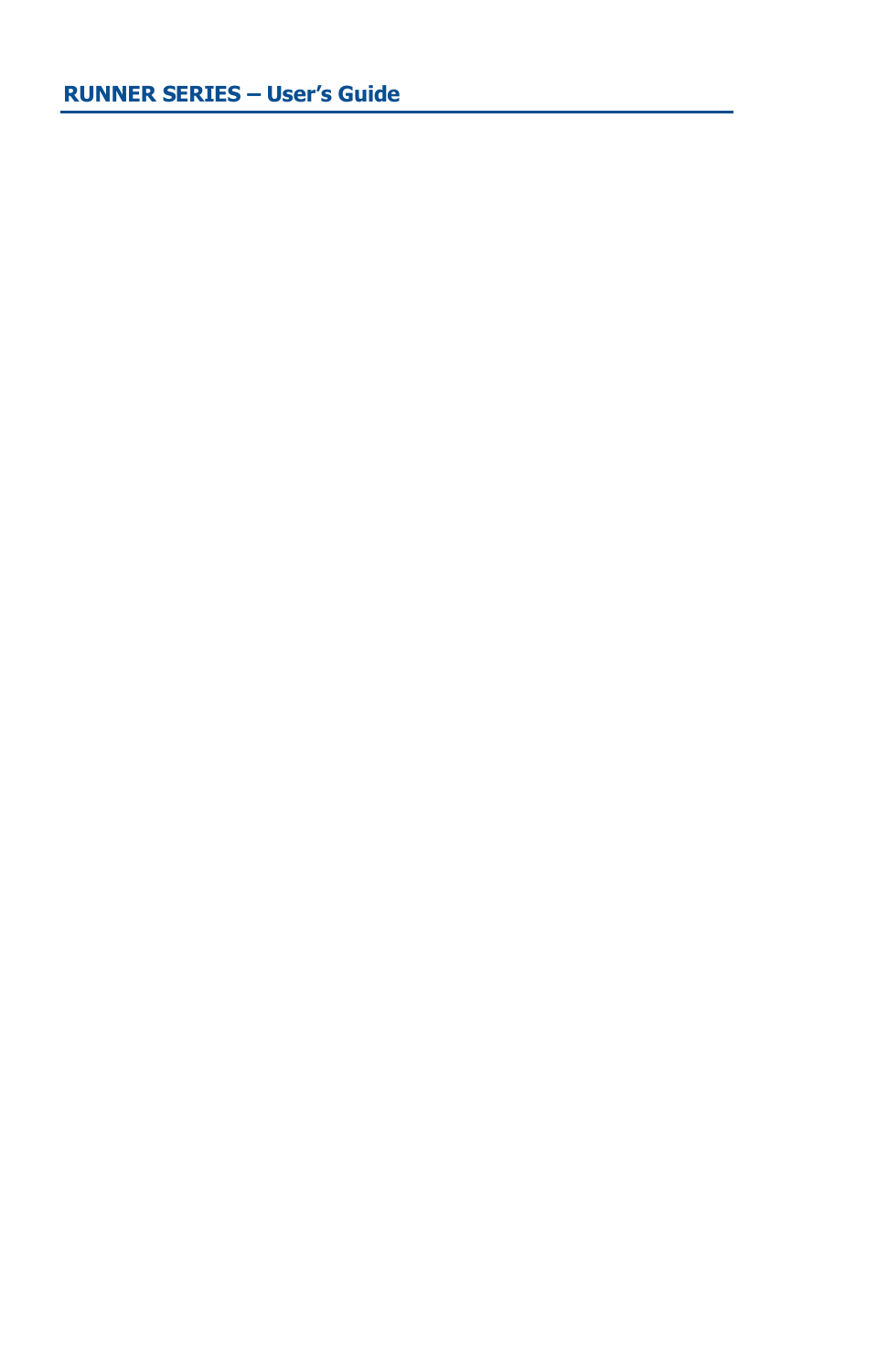#### **Crow Limited Warranty**

(Crow) warrants this product to be free from defects in materials and workmanship under normal use and service for a period of one year from the last day of the week and year whose numbers are printed on the printed circuit board inside his product.

Crow's obligation is limited to repairing or replacing this product, at its option, free of charge for materials or labor, if it is proved to be defective in materials or workmanship under normal use and service. Crow shall have no obligation under this Limited Warranty or otherwise if the product is altered or improperly repaired or serviced by anyone other then Crow.

There are no warranties, expressed or implied, of merchantability or fitness for a particular purpose or otherwise, which extend beyond the description on the face hereof. In no case shall Crow be liable to anyone for any consequential or incidental damages for breach of this or any other warranty, expressed or implied, or upon any other basis of liability whatsoever, even if the loss or damage is caused by Crow's own negligence or fault.

Crow does not represent that this product can not be compromised or circumvented; that this product will prevent any person injury or property loss or damage by burglary, robbery, fire or otherwise; or that this product will in all cases provide adequate warning or protection. Purchaser understands that a properly installed and maintained product can only reduce the risk of burglary, robbery or other events occurring without providing an alarm, but it is not insurance or a guarantee that such will not occur or that there will be no personal injury or property loss or damage as a result. Consequently, Crow shall have no liability for any personal injury, property damage or any other loss based on claim that this product failed to give any warning. However, if Crow is held liable, whether directly or indirectly, for any loss or damage arising under this limited warranty or otherwise, regardless of cause or origin, Crow's maximum liability shall not in any case exceed the purchase price of this product, which shall be the complete and exclusive remedy against Crow.

#### **© 2005. All rights reserved.**

.

Information in this document is subject to change without notice. No part of this document may be reproduced or transmitted in any form or by any means, electronic or mechanical, without express written permission of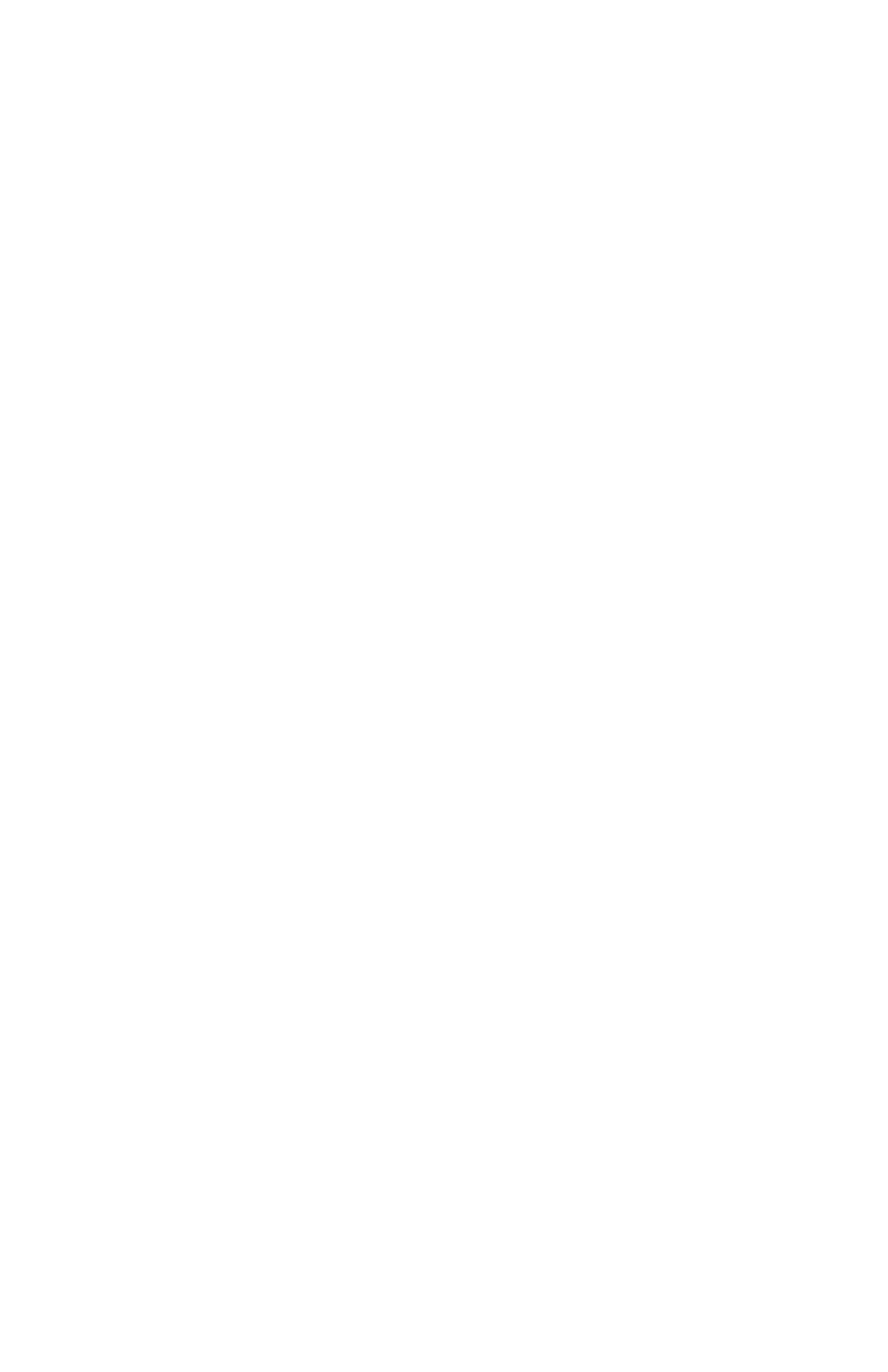# **Contents**

| TYPICAL ALARM SYSTEM CONFIGURATION  2        |
|----------------------------------------------|
|                                              |
|                                              |
|                                              |
|                                              |
|                                              |
|                                              |
|                                              |
| Quick Arm (When enabled at installation) 8   |
| ARMING THE SYSTEM WHILE STAYING HOME  8      |
|                                              |
|                                              |
| USING CHIME (IF ENABLED AT INSTALLATION)  11 |
|                                              |
|                                              |
|                                              |
|                                              |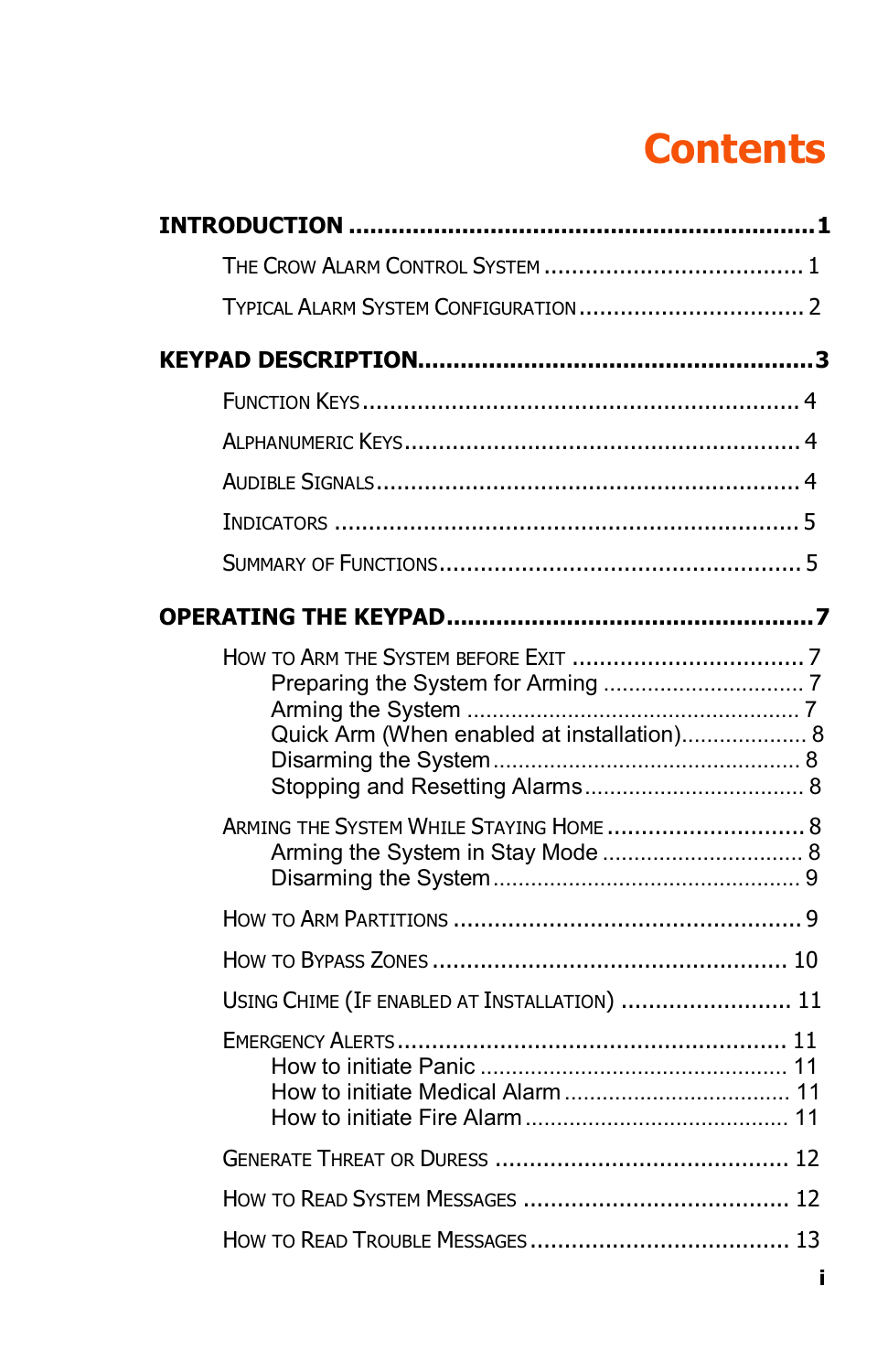#### **RUNNER SERIES – User's Guide**

| HOW TO DISPLAY EVENTS FROM MEMORY 13                                                                                                                                                                                                                                     |
|--------------------------------------------------------------------------------------------------------------------------------------------------------------------------------------------------------------------------------------------------------------------------|
| HOW TO CONTROL OUTPUTS AND DEVICES 15                                                                                                                                                                                                                                    |
| ENTERING THE USER PROGRAM/CLIENT MODE 15                                                                                                                                                                                                                                 |
| How to Add or Change User Code 17                                                                                                                                                                                                                                        |
| ADDING/CHANGING TELEPHONE NUMBERS18                                                                                                                                                                                                                                      |
|                                                                                                                                                                                                                                                                          |
| HOW TO OPERATE THE ACCESS CONTROL OUTPUT19                                                                                                                                                                                                                               |
|                                                                                                                                                                                                                                                                          |
|                                                                                                                                                                                                                                                                          |
|                                                                                                                                                                                                                                                                          |
|                                                                                                                                                                                                                                                                          |
|                                                                                                                                                                                                                                                                          |
|                                                                                                                                                                                                                                                                          |
| ADJUSTING BACKLIGHTING AND BUZZER TONE 25                                                                                                                                                                                                                                |
|                                                                                                                                                                                                                                                                          |
| LCD KEYPAD LOCAL EDIT MODE MENU PROGRAMMING  28<br>Changing the Area Single Character Identifier30<br>Changing the Keypad Area Name32<br>Resetting Individual Text to Default or Last Saved<br>Copying Text to another LCD Keypad34<br>Exiting Local Edit Program Mode34 |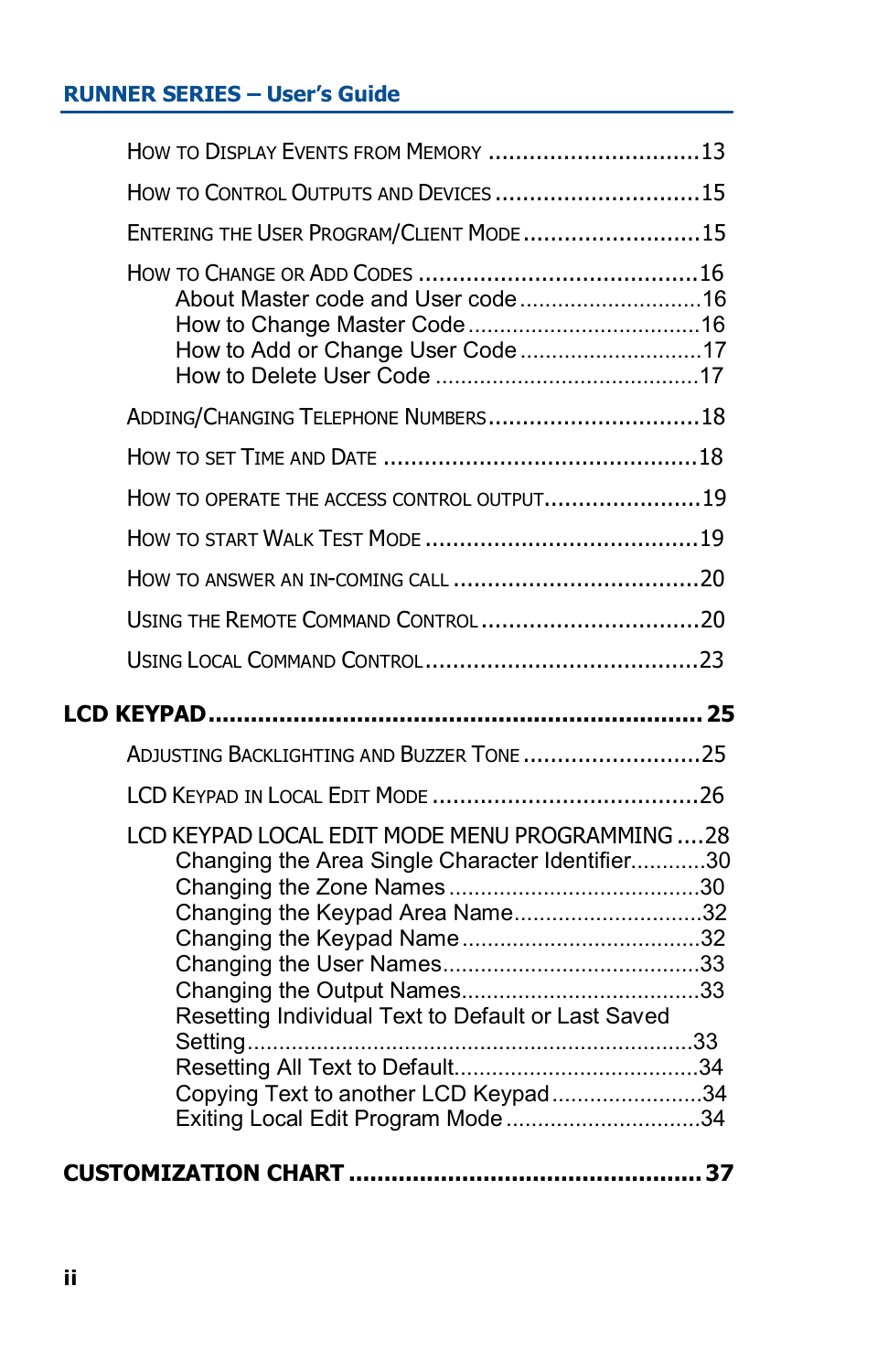## **The Crow Alarm Control System**

We are really pleased that you chose to protect your premises and possibly even your lives with our **RUNNER SERIES** from Crow Electronic Engineering Ltd.

The **RUNNER SERIES** is a highly advanced, multifunction alarm control system, designed to flawlessly manage your security system at home or at business, protects you against burglary and supports the operation of multiple electronic devices.

The **RUNNER SERIES** has many incredible program options and additional accessories that can enhance the standard features of the panel from simple "Home Automation" to "Radio control" and Voice Prompted Command control". Please ask your installer to find out more about these powerful features.

You can phone your home to check or change the status of any output using the keys on your phone. Arm or disarm the whole house or just one area, all with your own voice confirming your selections.

Imagine turning on the spa before leaving work so it is hot when you get in the door. The under-floor heating has just automatically switched on using the on board timer and you have just opened the roller-door and disarmed the garage from your cell phone so the white ware repairman can work on your washer.

The controller supports a 16 LED keypad or the more sophisticated LCD (liquid Crystal Display) keypad.

It also has a comprehensive alarm event memory that logs all controller activity with a time and date stamp.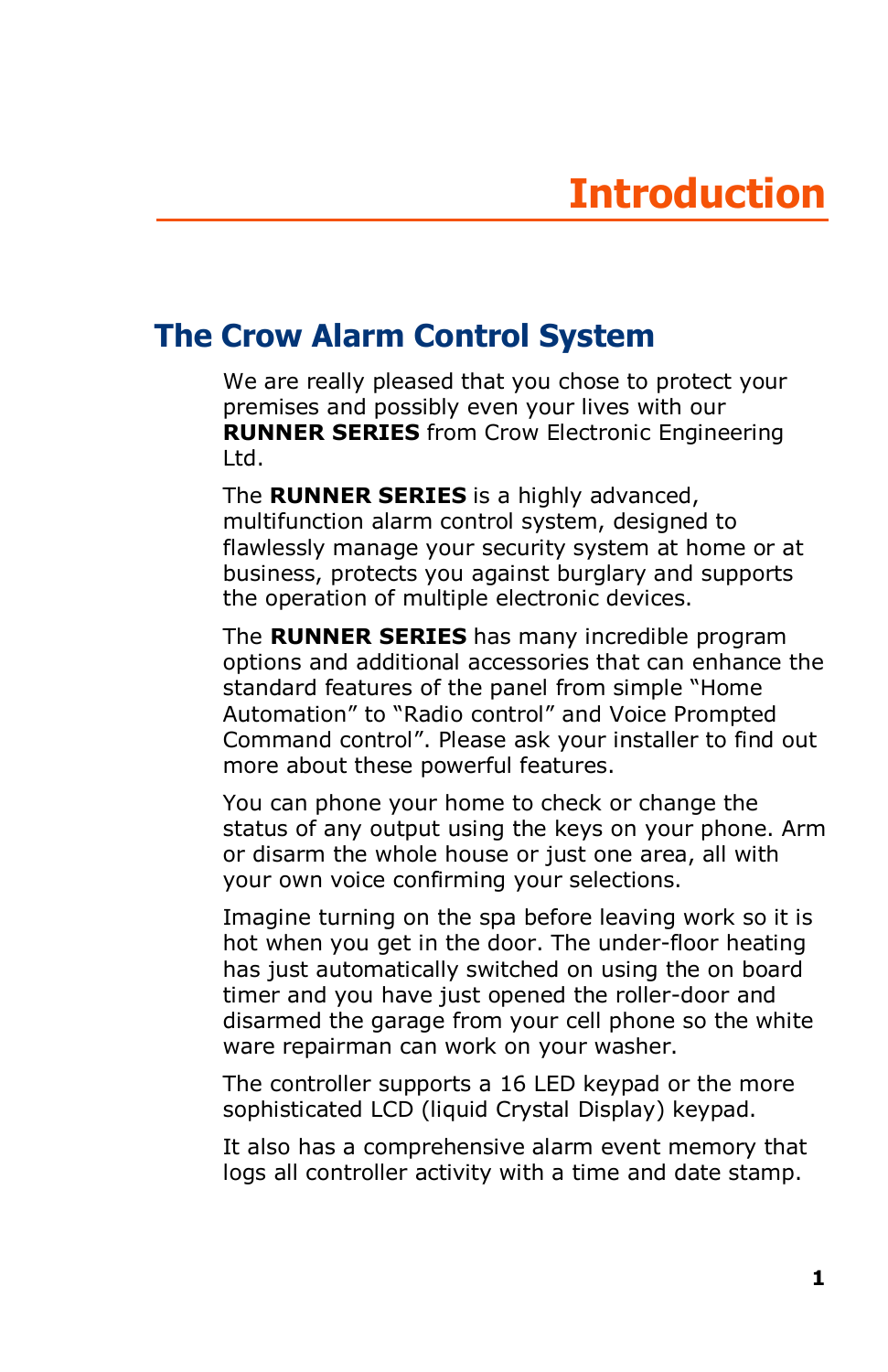## **Typical Alarm System Configuration**

The protected premises can be divided up into 16 zones, as defined by the installation scheme.

The protected area can be grouped into two separate partitions (A and B).

The system enables you in a business environment, to conveniently group separately, the offices from the warehouse area, or in a private residence, the different rooms of the home. For example, living room, bedroom, and maybe the basement and attic.

These groups or zones can react specifically to different types of events and then generating an alarm or activate a device.

The system can be armed in two different modes:

**Arm –** the protected areas are entirely vacated **Stay** – people and pets populate the protected areas.

You have access to the keypad's control features, and can change the settings yourself.

The system can be accessed via multiple keypads (each located at a different site). Up to eight keypads can be integrated into the system. Access levels and your access codes are described later on in this guide.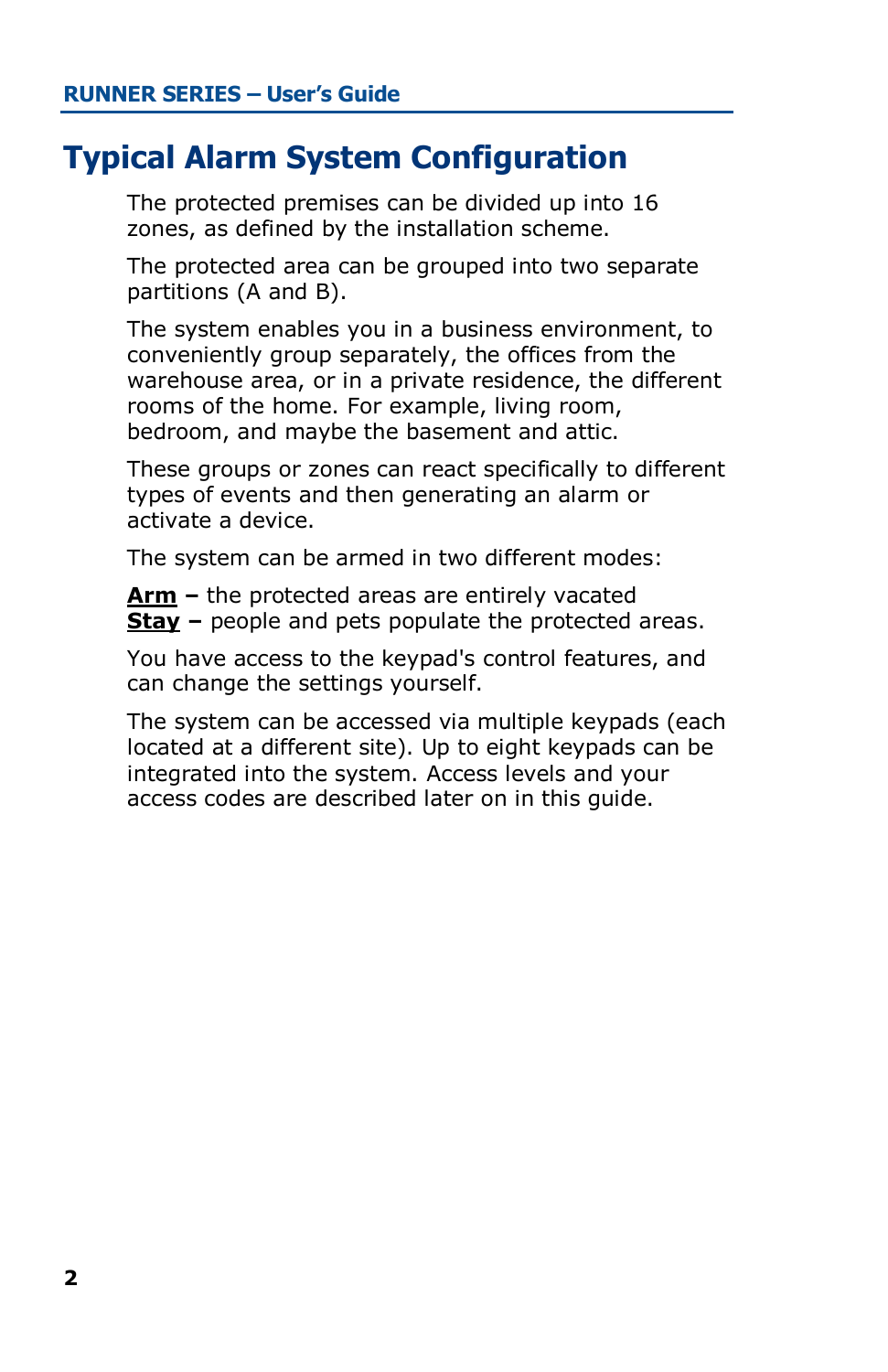# **Keypad Description**

The LED Keypad shows all the information required to operate the system. The User communicates with the alarm system via the keypad. The Keypad displays continuous information about the status of the alarm system, and enables the User to operate the system in different modes, change settings and program Users' access codes.

The keypad also collects and records events to be displayed afterward on request, to overview system activities, and to analyze system performance for diagnostics.

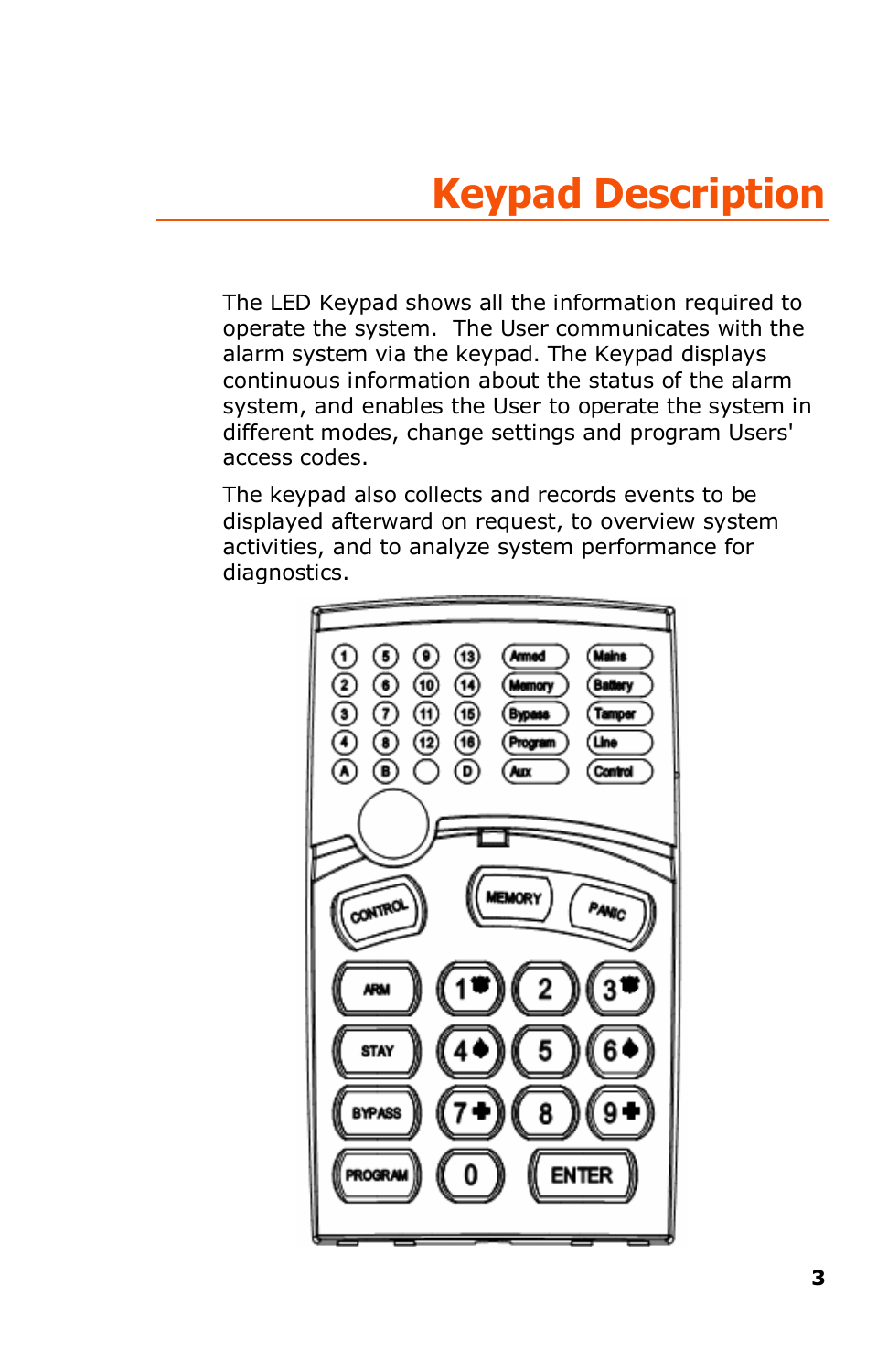## **Function Keys**

These keys are used to arm the system, enter commands to alter system settings, or scroll through the history events.

**ARM, STAY, BYPASS, PROGRAM, CONTROL, MEMORY, PANIC, ENTER** 

## **Alphanumeric Keys**

These keys are used to enter codes, Initiate Emergency or used for programming.

## **Audible Signals**

When the keypad is used to activate or deactivate the different functions it emits different audible beeps. Their meaning is described in the table below.

**Table 1 List of Audible Signals** 

| Sound            | <b>Sequence</b>                         | <b>Description</b>                                                                                                                                                                                     |
|------------------|-----------------------------------------|--------------------------------------------------------------------------------------------------------------------------------------------------------------------------------------------------------|
| Short<br>beep    | Once only                               | A key in the keypad has been<br>pressed                                                                                                                                                                |
| 3 short<br>beeps | Once only                               | Operation carried out<br>successfully                                                                                                                                                                  |
| Long beep        | Once only                               | Illegal operation, or wrong key<br>pressed                                                                                                                                                             |
| Slow<br>beeping  | Through the Exit or<br>Entry delay time | Exit or entry delay warning when<br>arming the system indicates that<br>you must exit the protected<br>area,<br>also Entry delay warning when<br>entering via the entry zone, to<br>disarm the system. |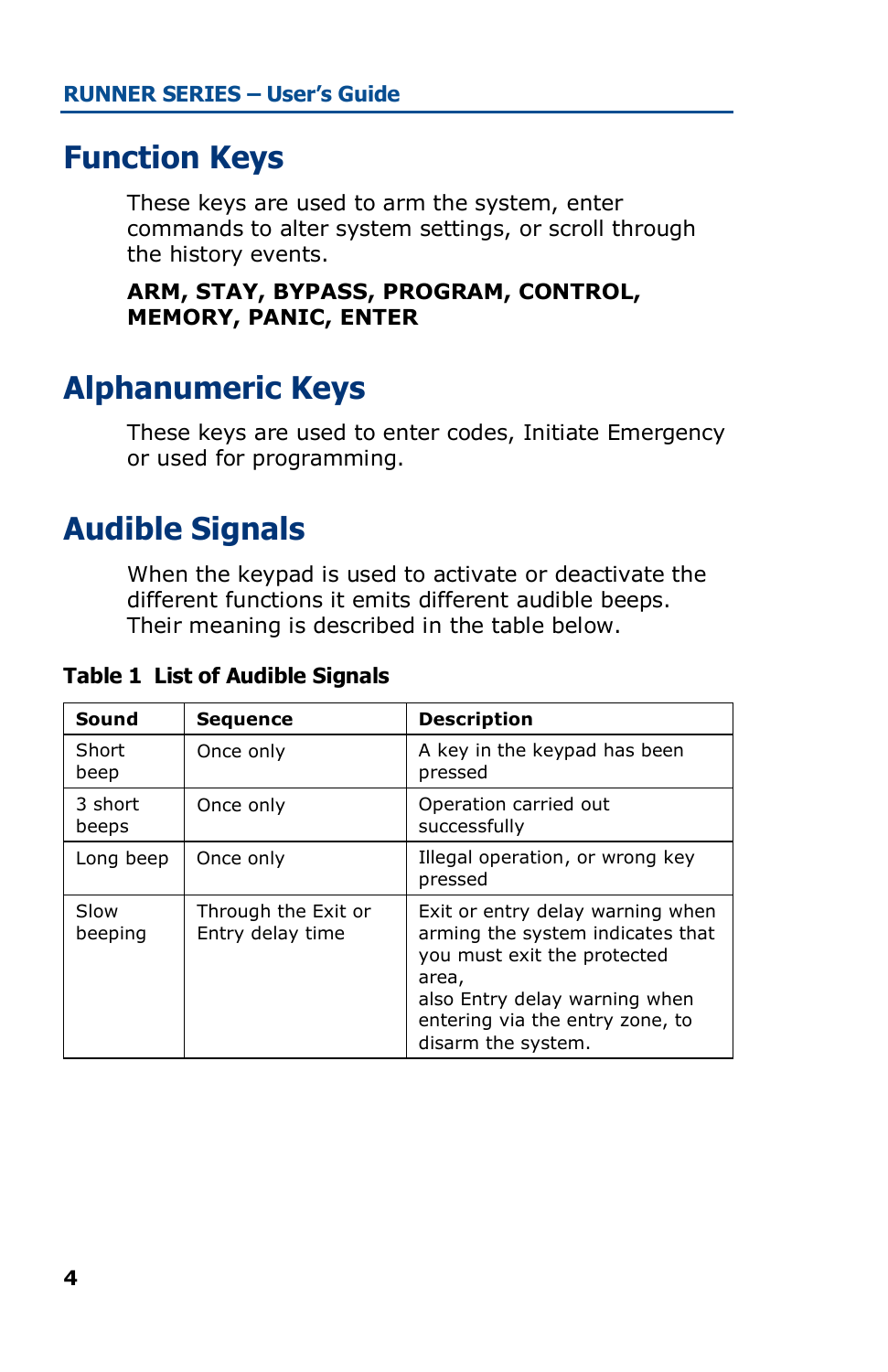## **Indicators**

There are 30 LED indicators to show the status of the system.

- q Zone and Status indicators LEDs 1- 16
- q Partitions indicators LEDs A or B
- q Armed indicator, Memory indicator, Bypass indicator
- q Program indicator, Aux indicator, Mains indicator
- q Tamper indicator, Battery indicator, Line indicator, Control indicator

## **Summary of Functions**

The system's main functions are listed in table

| Func.                          | <b>Keys</b>                                                                           | <b>Description</b>                                  | <b>Notes</b>                            |
|--------------------------------|---------------------------------------------------------------------------------------|-----------------------------------------------------|-----------------------------------------|
| Full<br>or<br>Partition<br>Arm | $\circled{c}$ CODE $\circled{c}$ (ENTER)                                              | Initiates full arm                                  |                                         |
| Full Arm                       | ←<br><b>ARM</b>                                                                       | Initiates full arm                                  | Only if enabled<br>by installer         |
| Disarm<br>during<br>exit       | <b>ARM</b><br>←                                                                       | Disarms the<br>system during<br>exit delay          | Only when slow<br>beeping is<br>emitted |
| Disarm                         | $C \subset \boxed{\text{C} \cup \text{D} \sqsubseteq} C \subset \boxed{\text{ENTER}}$ | Disarms the<br>system                               | <b>Stopping Alarms</b>                  |
| Func.                          | <b>Keys</b>                                                                           | <b>Description</b>                                  | <b>Notes</b>                            |
| Arm Stay                       | $C$ O D E<br>$STAY$ ) $\subset$<br>) س<br>←<br><b>ENTER</b>                           | Initiates partial<br>alarm when the<br>user is home | Only if enabled<br>by installer         |
| Arm Stay                       | ←<br><b>STAY</b>                                                                      | Initiates partial<br>alarm when the<br>user is home |                                         |
| Disarm<br>Stay                 | $CDDE$ $\bigcirc$ $(BNTER)$<br>حرب                                                    | Disarms the<br>system                               |                                         |
| Disarm<br>Stay                 | <b>STAY</b><br>←                                                                      | Disarms the<br>system                               |                                         |
| <b>Bypass</b>                  | Zone $#$<br>℺<br>BYPASS                                                               | Bypasses a                                          | Repeats the<br>procedure to un-         |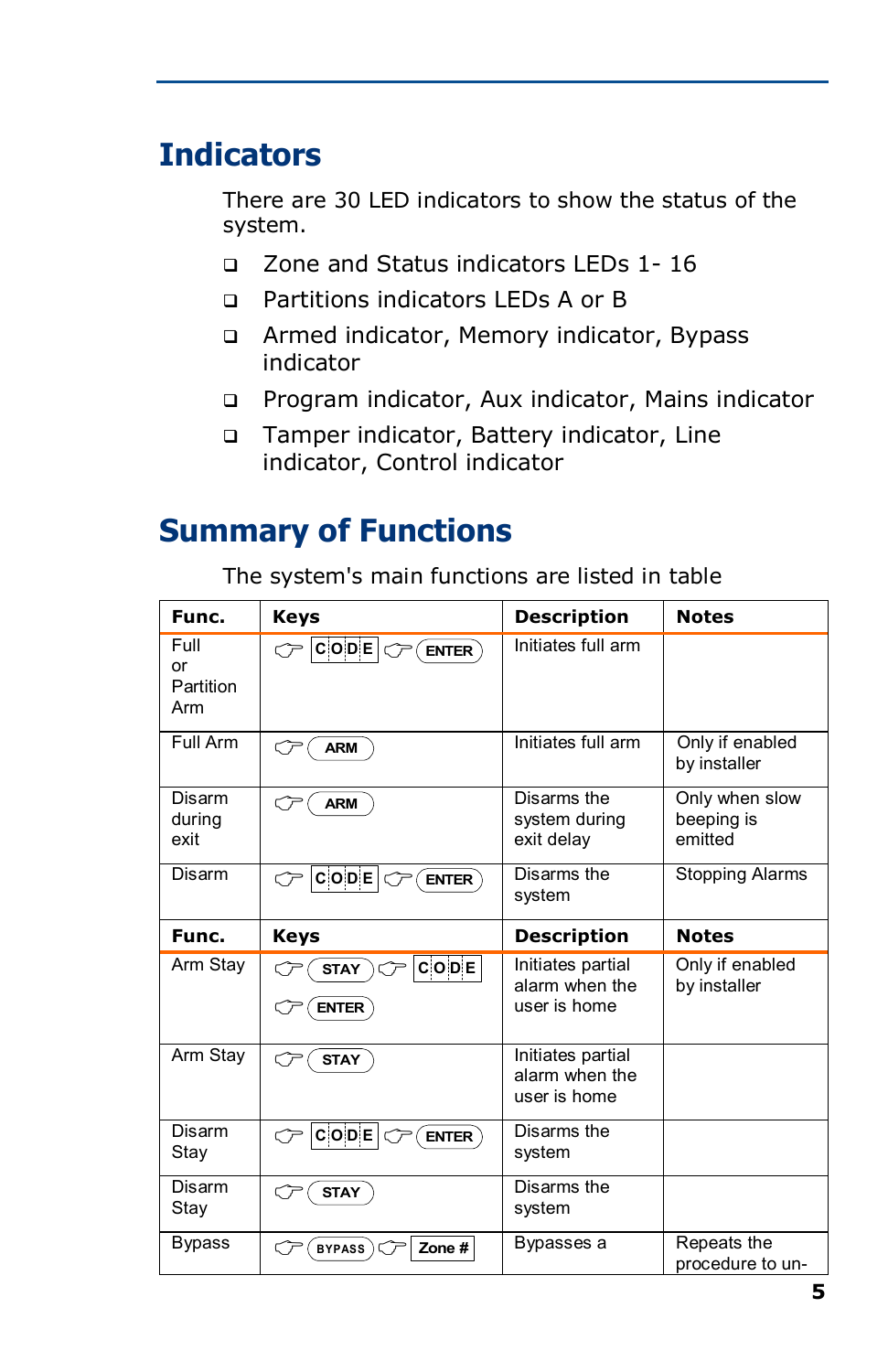#### **RUNNER SERIES – User's Guide**

| Func.                              | Keys                                                                      | <b>Description</b>                                            | <b>Notes</b>                                                                            |
|------------------------------------|---------------------------------------------------------------------------|---------------------------------------------------------------|-----------------------------------------------------------------------------------------|
|                                    | $\mathbb{C}^{\!-}(\mathsf{ENTER})$                                        | zone(s)                                                       | bypass zones                                                                            |
| Initiate<br>Panic                  | <b>PANIC</b><br>حرس                                                       | Activates panic<br>alert                                      |                                                                                         |
| Initiate<br>Panic                  | 3<br>℺<br>1<br>$\div$                                                     | Activates<br>emergency alert                                  | Only if enabled<br>by installer                                                         |
| Initiate<br>Medical                | 7<br>9<br>℺<br>$\pm$                                                      | Activates<br>emergency alert                                  | Only if enabled<br>by installer                                                         |
| Initiate<br><b>Fire</b><br>Alarm   | ℺<br>4<br>$+$<br>6                                                        | Activates<br>emergency alert                                  | Only if enabled<br>by installer                                                         |
| Memory                             | $\mathcal{L}$ (MEMORY                                                     | Initiates display<br>of events from<br>memory.                | Displays events,<br>and automatically<br>scrolls to the next                            |
|                                    |                                                                           | <enter><br/>cancels memory<br/>readout</enter>                | event every 2.5<br>sec.<br>(Use<br><memory> key<br/>to scroll up<br/>manually)</memory> |
| Chime<br>Enable/di<br>sable        | (PROGRAM)<br>$\mathcal{C}$ CONTROL) $\mathcal{C}$                         | Enable or<br>disable chime<br>function                        | Only if enabled<br>by installer                                                         |
| Control                            | Device#<br>$C2$ (CONTROL<br><b>ENTER</b><br>77                            | Activates or<br>deactivates<br>outputs and<br>devices         | Press <control><br/>for 2 seconds</control>                                             |
| Change<br>or Add<br>Users'<br>code | $M$ CODE<br>€<br>$(\mathsf{PROGRAM}) \subset \mathcal{F}$<br><b>ENTER</b> | Activates<br>program mode to<br>add or change<br>Users' codes | For details see<br>page 16                                                              |

**Note**: If you started an operation incorrectly, press <**ENTER**> to exit and return to the previous mode.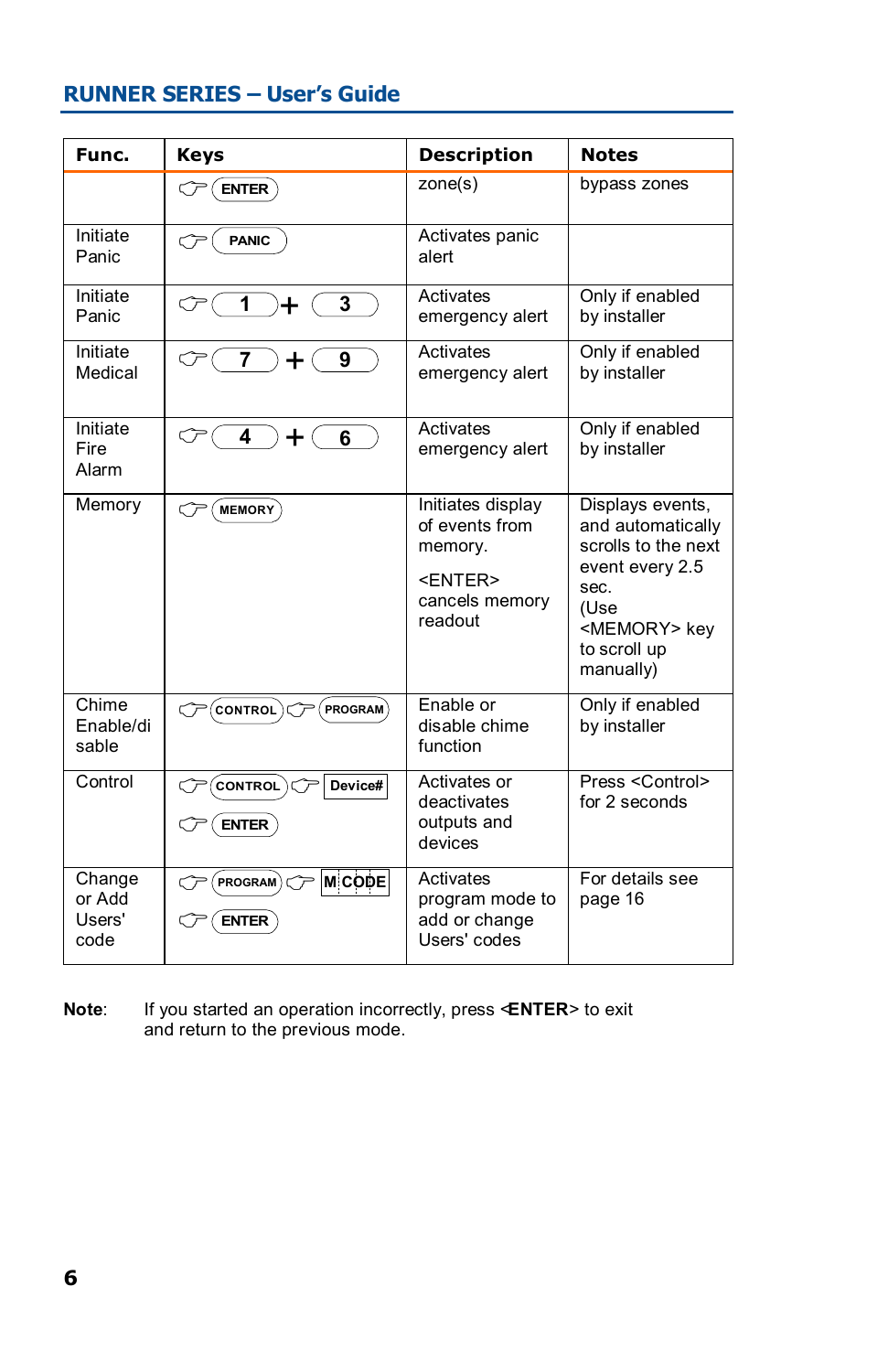## **How to Arm the System before Exit**

## **Preparing the System for Arming**

Verify that all zone indicators are off, when all zones are closed (all doors, exits and windows are closed and motion in the protected area is restricted or bypassed), the system is ready to be armed. If one or more zone indicators are illuminated, it displays the open zones.

**Close open zones, or bypass them**. Bypass any zone you cannot close, <Bypass> indicator flashes indicating bypassed zone(s). For details see page 9.

**Note**: Bypassed zones are not protected.

#### **Arming the System**

Before leaving premises you must arm the system.

Arming the alarm system turns on all detectors in the partition/s being armed.

- 1. Enter your **code**.
- 2. Press **<ENTER>** to arm the system.

There is an exit delay prior to the system being armed. During this delay time, a slow beeping is heard to indicate that the system is not armed yet and reminds you to vacate the protected area.

The **A** or **B** indicator lights up to indicate that the system is armed.

The indicators may go out few seconds after exit delay times out, depending on the installation setting.

q To disarm the system during the exit delay, press <**ARM**>.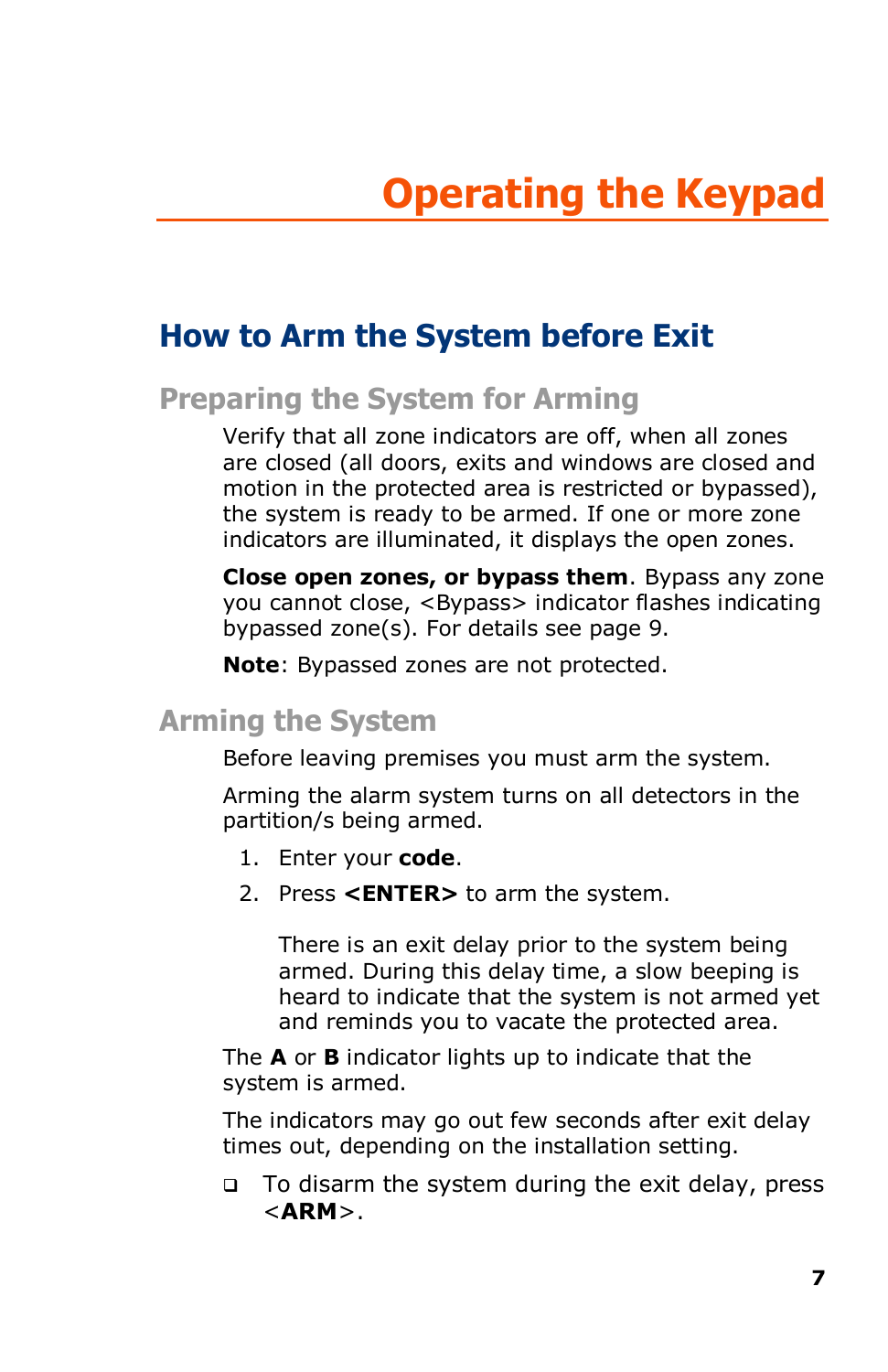#### **RUNNER SERIES – User's Guide**

#### **Quick Arm (When enabled at installation)**

q Press <**ARM**> to arm the system.

The **A** or **B** indicator is lit, the system is armed.

During exit delay time, a slow beeping is heard reminding you to vacate the protected area.

### **Disarming the System**

- 1. Enter your **code**.
- 2. Press <**ENTER**>.

The **A** or **B** indicator goes off, the system is now disarmed.

#### **Stopping and Resetting Alarms**

- 1. Enter your **code**.
- 2. Press <**ENTER**>.

This stops the alarm at any time, and also turns off any audible sirens.

## **Arming the System While Staying Home**

#### **Arming the System in Stay Mode**

This type of arming is used when people are present within the protected area. At nighttime, when the family is about to retire, perimeter zones are protected, but not the interior zones. Consequently, interior movements will be ignored by the system.

- 1. Press **<STAY>**.
- 2. Enter your **code**.
- 3. Press **<ENTER>**.

The **A** or **B** indicator flashes indicating that the system is now armed in stay mode.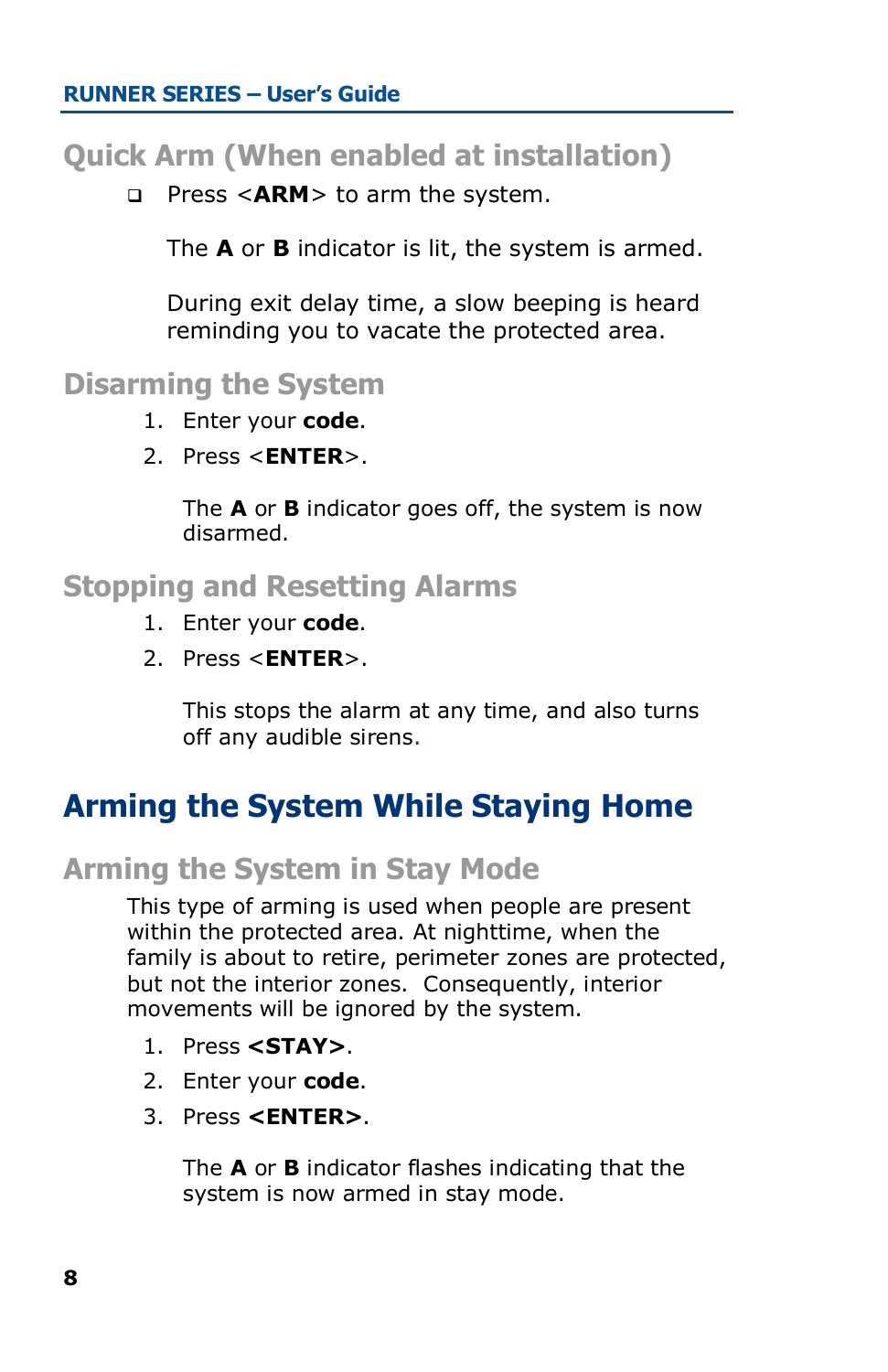#### **Quick Stay**

This feature must be enabled at installation time.

q Press <**STAY**> to arm the system.

During exit delay you can leave the premises. If you wish to stay, or you don't want anybody to enter the protected premises, you can cancel the **Entry/Exit** delay by pressing the <**ENTER**> key.

The slow beeping stops and the system is then immediately armed.

The **A** or **B** indicator flashes to indicate that the system is armed in stay mode. The indicators may go out a few seconds after exit delay expired, depending on the installer's setting.

#### **Disarming the System**

Enter **user's code** and press <**ENTER**>, or press <**STAY**> if enabled by installer.

The **A or B** indicator goes off to indicate that the system is disarmed.

#### **How to Arm Partitions**

The protected area can be grouped into 3 separate partitions (**A** or **B**). The system can be grouped for User's convenience to separate, in a business environment, the offices from the warehouse area, or in a private residence, the different rooms of the home, e.g., living room, bedroom, etc.

#### **To arm partition A enter user code for partition A**

#### **To arm partition B enter user code for partition B**

**Note**: to arming partition with code see page 8 "How to arm the system before exit"

During exit delay you can leave premises. At the end of the procedure the **A** or **B** indicator lights up to indicate that the partition A or/and B or C is armed.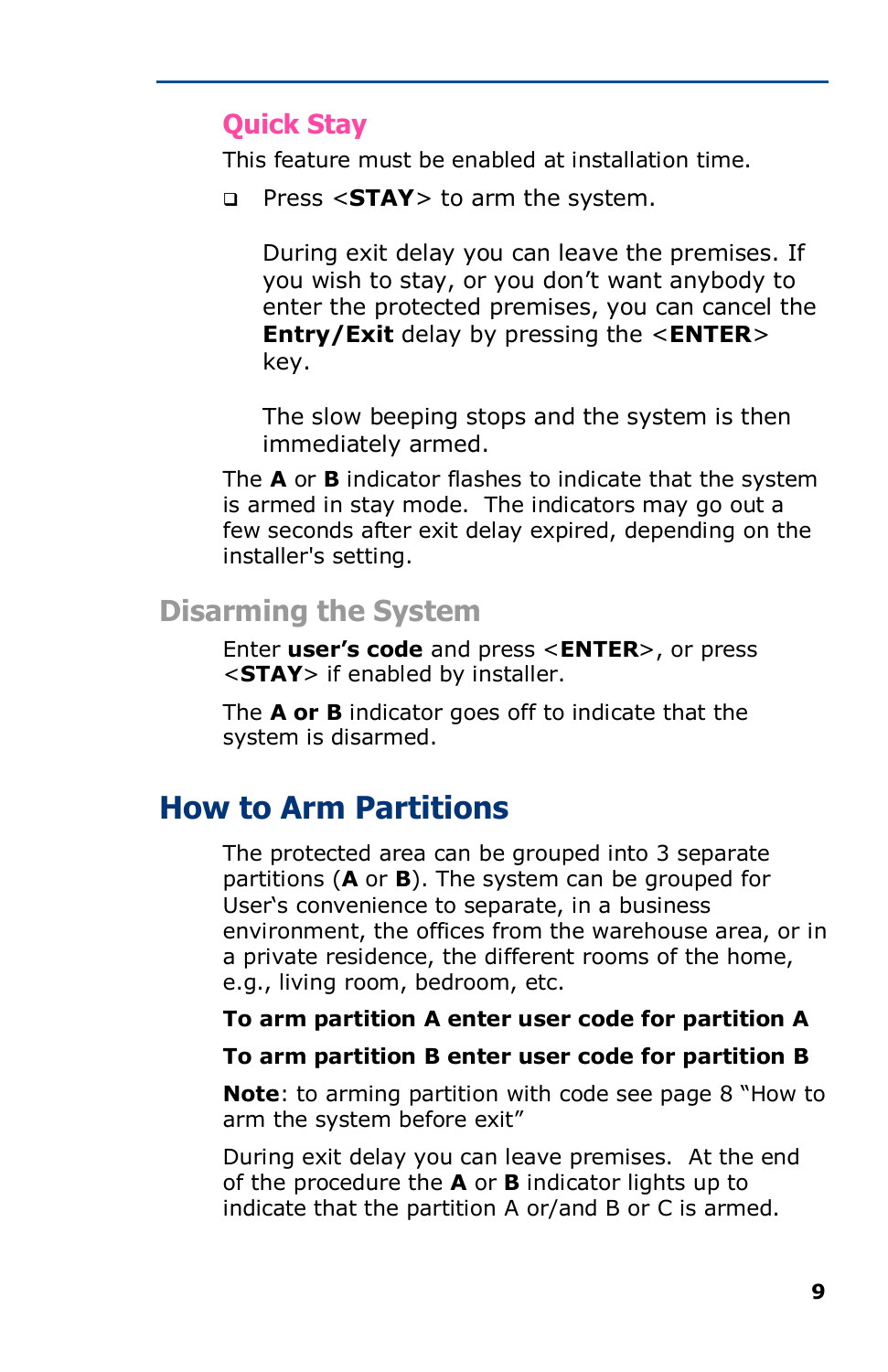(The indicators may go out after a few seconds, depending on the installer's setting).

To disarm partition, see "Disarming the System".

#### **How to Bypass Zones**

Bypass any zone that cannot be closed. You can bypass selected zones prior to arming. It is also used to temporarily exclude a faulty zone from service, which requires repair.

To bypass a selected zone, press <**BYPASS**>, Bypass indicator lights up to indicate that the system is in bypass mode.

Enter the **zone number (e.g. 01, 05, 12)** one or more zones, the zone LED indicators lights up to indicate that the zone is bypassed, following press <**ENTER**>, the Bypass LED flashes to indicate zone(s) bypassed.

While in the Bypass mode it is possible to bypass more than one zone, press <**BYPASS**>, Bypass indicator lights up to indicate that the system is in bypass mode,

Add the **zone number (e.g. 03)** one or more zones, the zone LED indicators lights up to indicate that the zone is bypassed, following press <**ENTER**>, the Bypass LED flashes to indicate zone(s) bypassed.

To un-bypass zones, press <**BYPASS**>, enter **zone number (e.g.07, 13),** the zone LED indicators goes off to indicate that the zone is UN bypassed and <**ENTER**>.

**Note**: Disarming automatically un-bypasses all zones.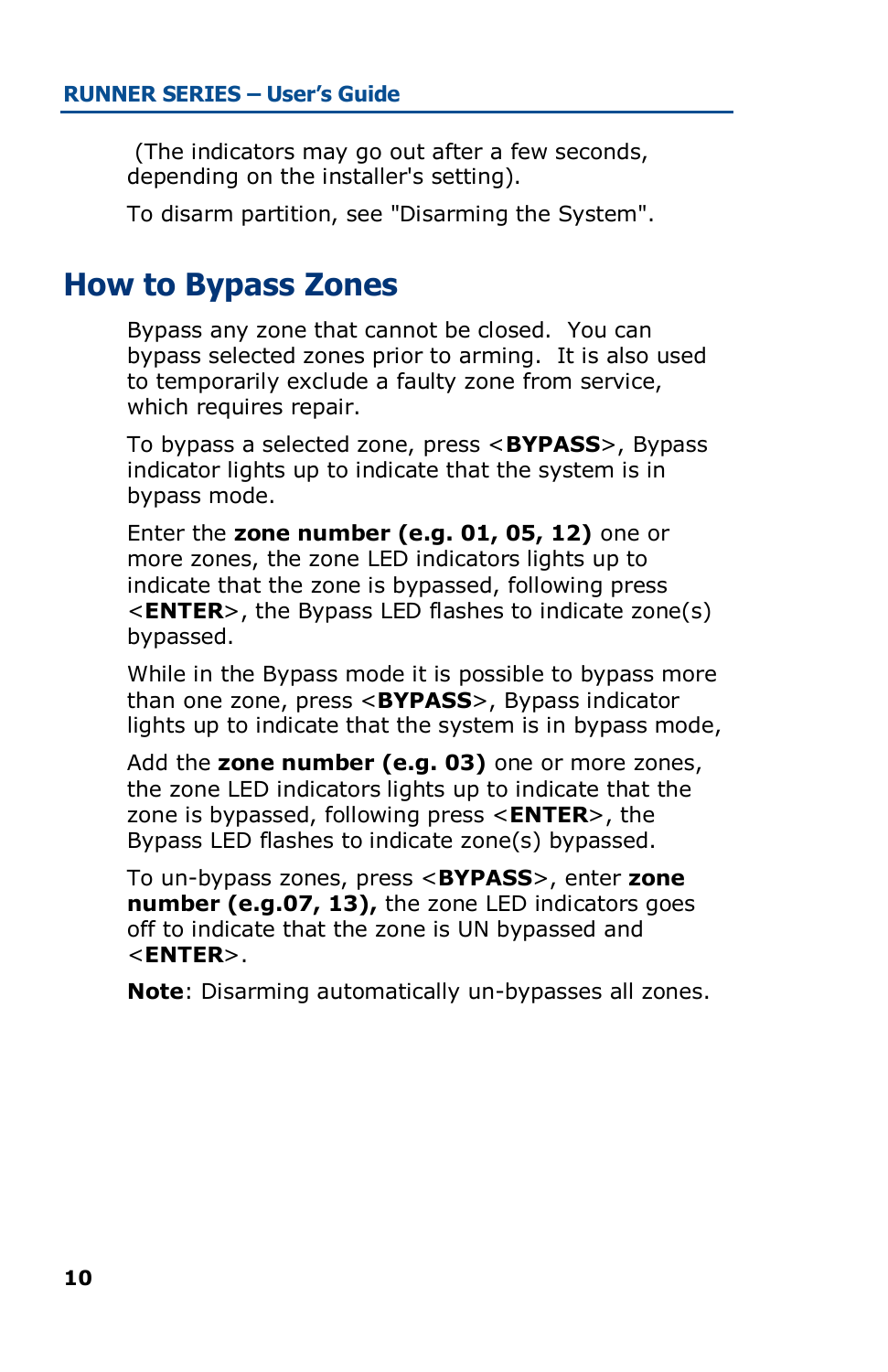## **Using Chime (If enabled at Installation)**

A Chime (Day zone) is a detector that can be part armed while you are at home but working in another part of the building. It can be programmed to operate a buzzer or light to let you know you have a visitor.

To disable the Day (chime) zone, press <**CONTROL**> and <**PROGRAM**>, Control LED indicator lights up to indicate that Chime is disabled.

To enable Chime mode press <**CONTROL**> and <**PROGRAM**> Control LED goes off to indicate that Chime is active.

## **Emergency Alerts**

This three special key's function is best programmed by your installer to suit your individual situation. Most commonly it is used in a panic situation.

These are a "**PANIC**", "**FIRE**", and "**MEDICAL**" alarm. When using the LED keypad the Panic alarm can be generated by either the single "Panic" button or by the simultaneous operation of two buttons. Pressing two buttons simultaneously generates the Fire and Medical alarms

**How to initiate Panic** 

q Press the <**PANIC**> key. **OR**

Press simultaneously keys <**1**>and <**3**>.

#### **How to initiate Medical Alarm**

q Press simultaneously keys <**7**> and <**9**>.

**How to initiate Fire Alarm** 

q Press simultaneously keys <**4**> and <**6**>.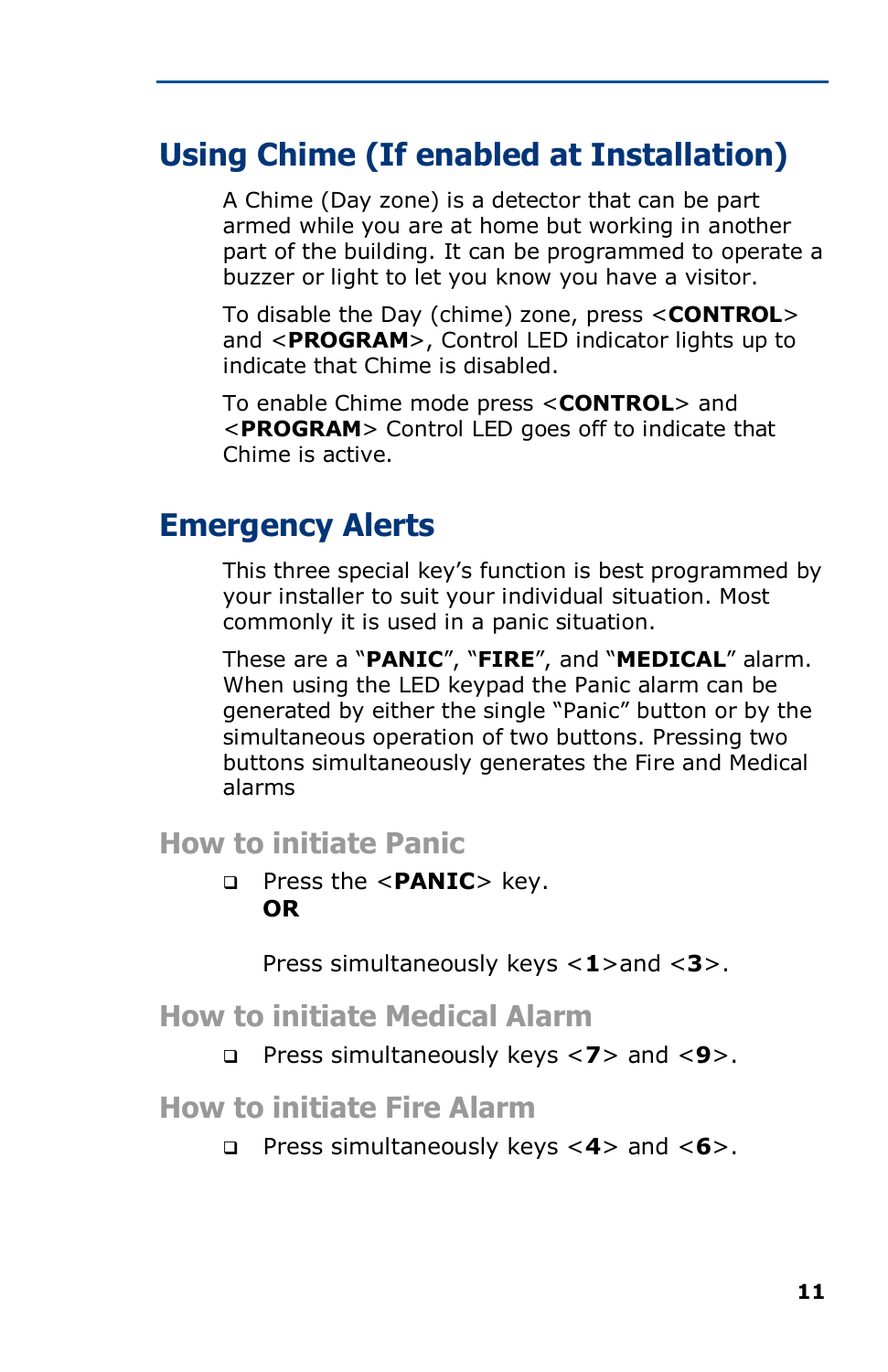### **Generate Threat or Duress**

If you are compelled to disarm the system under threat, you must enter the duress digit before the user's code to activate the automatic dialer. The duress digit shifts up your usual code by one digit. If your code is 345 and 8 is your duress digit, than entering 8345 will modify your code. The modified duress code will disarm the system in a normal way, but at the same time will activate the dialer silently to report a "duress event" without arousing suspicion. (For details ask installer.)

### **How to Read System Messages**

When viewing the memory events at the keypad by pressing the <**MEMORY**>, the first thing that will always be displayed is the system messages.

If the system led turns ON but no other Zone LED's are ON at the same time, this means that there are no current system alarms. If a zone LED and LED's are ON then this indicates system alarms that have not yet cleared. The LED's 1-8 are pre-defined as to what system alarm they will display. These system alarm indications are shown in the table below.

| LED <sub>1</sub> | <b>Battery Low</b>                   | LED <sub>5</sub> | Radio Pendant<br><b>Battery Low</b> |
|------------------|--------------------------------------|------------------|-------------------------------------|
| LED <sub>2</sub> | Mains Failure                        | LED <sub>6</sub> | Supervised Detector<br>Failure      |
| LED <sub>3</sub> | Telephone Line<br>Failure            | LED <sub>7</sub> | Zone Inactivity<br>Timeout          |
| LED <sub>4</sub> | Radio Detector<br><b>Battery Low</b> | LED <sub>8</sub> | Dialer Kiss-off Failure             |

Following the display of current system alarms the panel will then sequence through the 255 historical memory events starting at the most recent event. The second table shows the alarm events that can be displayed in memory mode and what indicators are used to show them.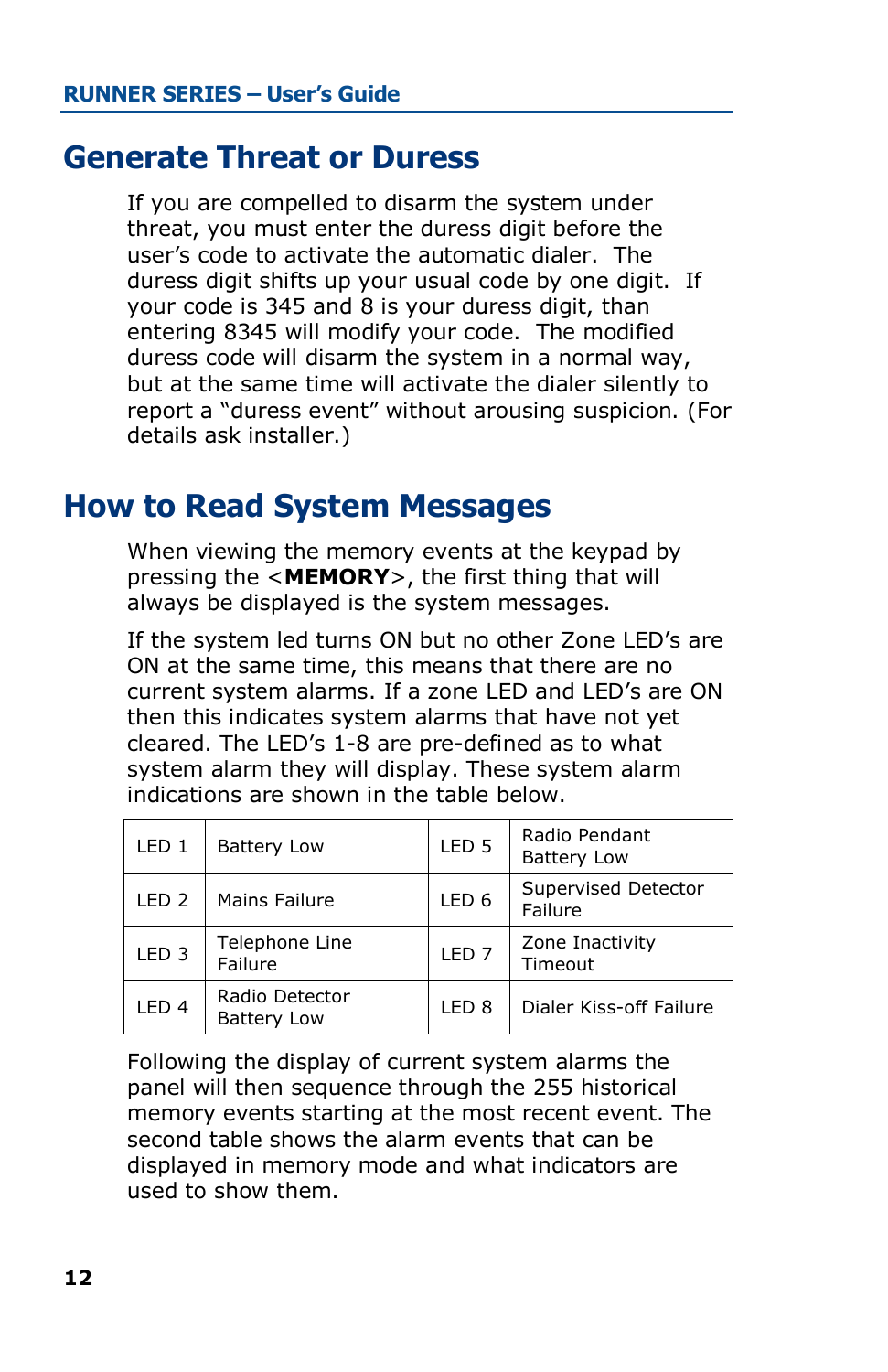## **How to Read Trouble Messages**

Any failure or abnormal events that may occur are indicated by trouble messages, and the Trouble indicator is lit. Press <**MEMORY**> to read out messages and other events stored in memory.

## **How to Display Events from Memory**

The system memory stores the last events. Press <**MEMORY**> to display list of events. Following the display of current system alarms the panel will then sequence through

The 255 historical memory events starting at the most recent event. The second table

Shows the alarm events that can be displayed in memory mode and what indicators are used to show them.

The system will display the last event and automatically scroll to the next one every 2.5 seconds, and a beep is emitted. Use the arrow keys to scroll up manually.

Wait until all messages are displayed, or press <**ENTER**> to cancel memory readout.

| <b>EVENT TYPE</b>       | <b>DEVICE</b>             | <b>INDIC</b>   | <b>STATUS</b> |
|-------------------------|---------------------------|----------------|---------------|
| <b>ACTIVATION</b>       | Zones $1-16$              | LED's 1-16     | On Steady     |
| <b>BYPASS</b>           | Zones $1-16$              | <b>Bypass</b>  | On Steady     |
|                         |                           | LED's 1-16     | On Steady     |
| DETECTOR TAMPER         | Zones 1-8                 | <b>TAMPER</b>  | Flashing      |
| (SHORT CIRCUIT)         |                           | $LED's 1-8$    | On Steady     |
| DETECTOR TAMPER         | Zones $9-16$              | TAMPFR         | Flashing      |
| (OPEN CIRCUIT)          |                           | LED's 9-16     | On Steady     |
| <b>WRONG CODE ALARM</b> | Code at Keypad #          | <b>TAMPER</b>  | On Steady     |
|                         |                           | $LED's 1-8$    | On Steady     |
| <b>CABINET TAMPER</b>   | Cabinet or Siren          | <b>TAMPER</b>  | Flashing      |
| <b>KEYPAD TAMPER</b>    | Tamper alarm at keypad    | <b>TAMPER</b>  | On Steady     |
| <b>SWITCH</b>           |                           | $LED's 1-8$    | On Steady     |
| <b>LOW BATTERY</b>      | <b>Controller Battery</b> | <b>BATTERY</b> | Flashing      |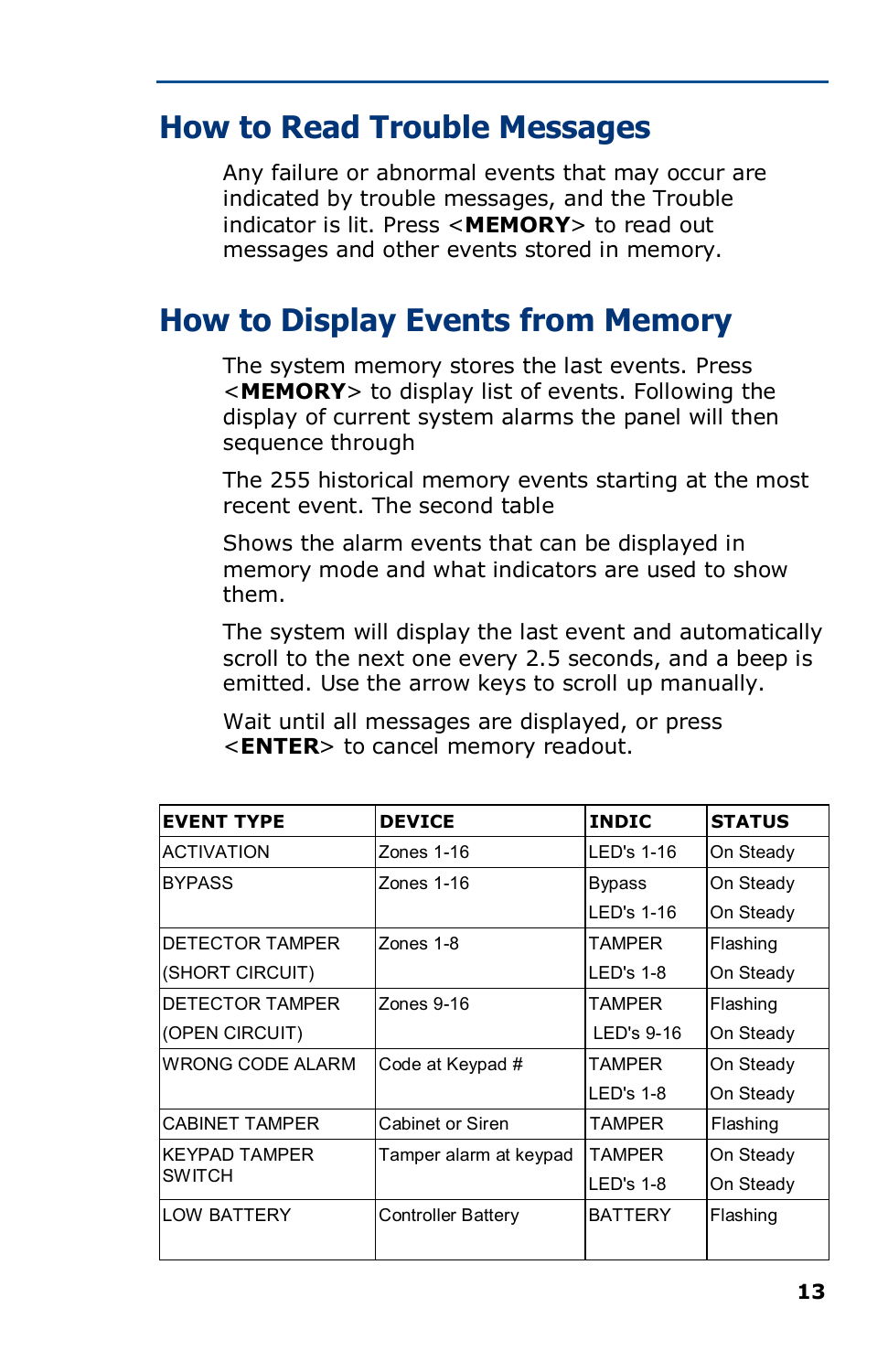#### **RUNNER SERIES – User's Guide**

| <b>EVENT TYPE</b>                                               | <b>DEVICE</b>                         | <b>INDIC</b>                                  | <b>STATUS</b>                     |
|-----------------------------------------------------------------|---------------------------------------|-----------------------------------------------|-----------------------------------|
| <b>MAINS FAILURE</b>                                            | Controller Mains Supply               | <b>MAINS</b>                                  | Flashing                          |
| <b>FUSE FAILURE F1orF2</b>                                      | Controller on-board<br>Fuses          | <b>MAINS</b>                                  | Flashing                          |
| RADIO ZONE LOW<br><b>BATTERY</b>                                | Radio Zone 1-16                       | <b>BATTERY</b><br>LED's 1-16                  | Flashing<br>On Steady             |
| PENDANT LOW<br><b>BATTERY</b>                                   | Radio Key User 1-20                   | <b>BATTERY</b><br>LED's 1-16                  | Flashing<br>On Steady             |
| PANIC BUTTON (or<br><b>BUTTONS 1&amp;3</b><br>PRESSED TOGETHER) | <b>Keypad Panic</b><br>At keypad #    | LINE<br><b>LED's 1-8</b>                      | Flashing<br>Flashing              |
| <b>FIRE ALARM</b><br>(BUTTONS 4&6 ARE<br>PRESSED TOGETHER)      | Keypad Fire                           | LINE<br>CONTROL                               | Flashing<br>Flashing              |
| MEDICAL ALARM<br>(BUTTONS 7&9<br>PRESSED TOGETHER)              | Keypad Medical                        | LINE<br><b>BYPASS</b>                         | Flashing<br>Flashing              |
| ARMED A                                                         | Area A is Armed                       | AREA A                                        | On Steady                         |
| ARMED B                                                         | Area B is Armed                       | AREA B                                        | On Steady                         |
| ARMED C                                                         | Area C is Armed                       | AREA C                                        | On Steady                         |
| STAY MODE A                                                     | Area A STAY Mode ON                   | AREA A                                        | Flashing                          |
| STAY MODE B                                                     | Area B STAY  Mode ON                  | AREA B                                        | Flashing                          |
| STAY MODE C                                                     | Area C STAY Mode ON                   | AREA C                                        | Flashing                          |
| <b>DURESS ALARM</b>                                             | Duress Alarm                          | <b>TAMPER</b><br>LINE<br>LED's 1-8            | Flashing<br>Flashing              |
|                                                                 | At keypad #                           |                                               | On Steady                         |
| SUPERVISED RADIO<br>ALARM                                       | Supervised Radio<br>Passive Infra-Red | <b>Bypass</b><br><b>TAMPER</b><br>LED's 1-16  | Flashing<br>Flashing<br>On Steady |
| <b>ZONE INACTIVITY</b><br>ALARM                                 | Zones 1-16                            | LED's 1-16<br><b>TAMPER</b><br><b>CONTROL</b> | On Steady<br>Flashing<br>Flashing |
| <b>TELEPHONE LINE</b><br><b>FAILURE</b>                         | <b>Phone Line Failure</b>             | LINE                                          | On Steady                         |
| <b>EXCESSIVE RE-TRIES</b>                                       | Panel Dialer                          | <b>LINE</b><br>LED1                           | On Steady<br>On Steady            |
| FAILURE TO GET A<br><b>KISSOFF</b>                              | Panel Dialer                          | <b>LINE</b><br>LED <sub>2</sub>               | On Steady<br>On Steady            |
| WALKTEST MODE                                                   | Manual walk-test mode                 | <b>MAINS</b>                                  | On Steady                         |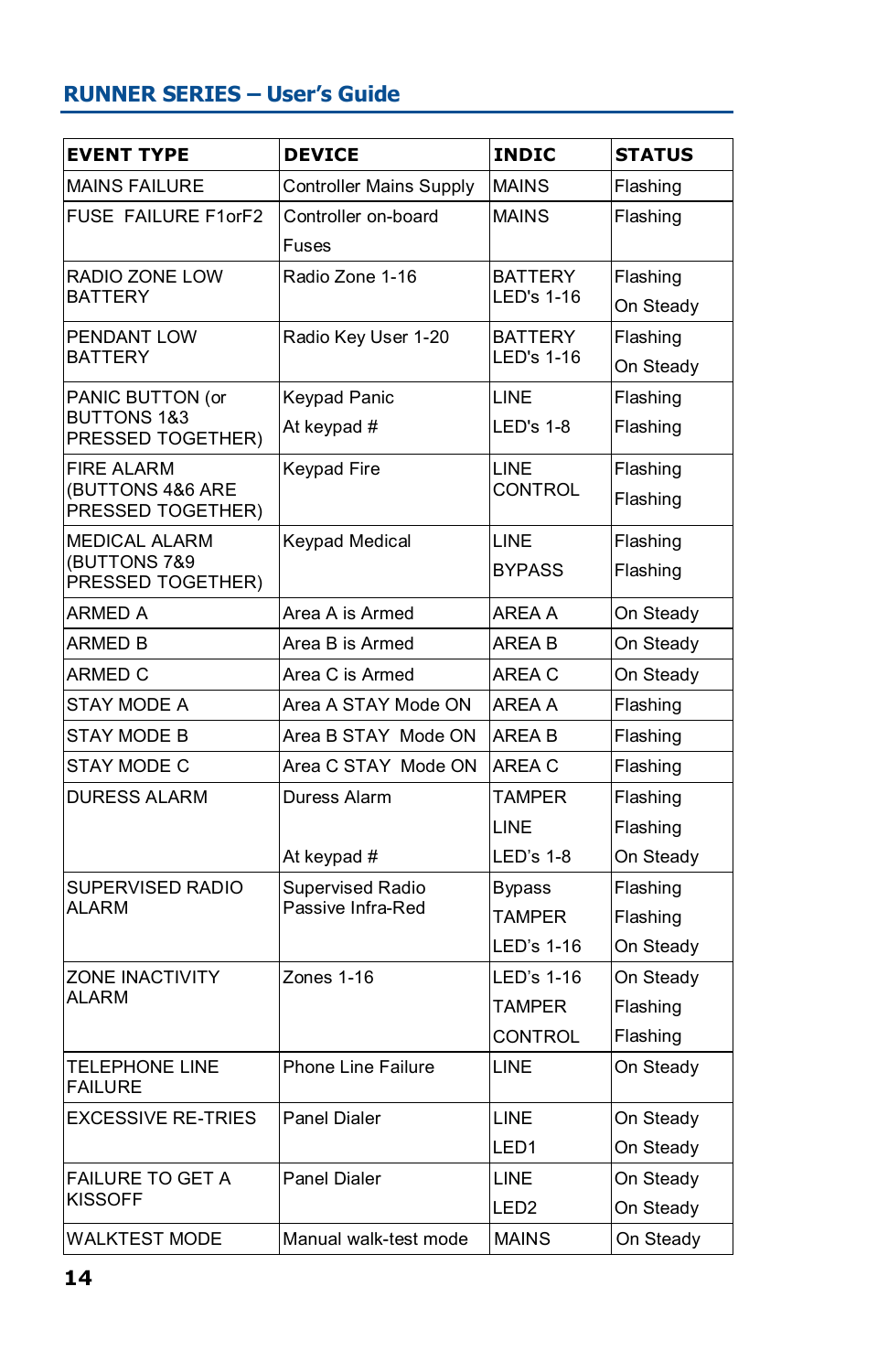| <b>EVENT TYPE</b> | <b>DEVICE</b> | <b>INDIC</b>   | <b>STATUS</b> |
|-------------------|---------------|----------------|---------------|
|                   |               | <b>BATTERY</b> | On Steady     |
|                   |               | <b>LINE</b>    | On Steady     |
|                   |               | $ILED's 1-16$  | On Steady     |

## **How to Control Outputs and Devices**

The keypad enables you to control external devices, such as an air-conditioner or heater. To activate or halt a device:

1. Press **<CONTROL>.** 

The control LEDs are constantly lit.

2. Press the **number of the device**.

Up to eight different devices can be controlled via the keypad.

3. Press <**ENTER**>.

This activates or deactivates the selected device.

4. Press <**CONTROL**>.

The LED is lit for each device ON.

5. Press <**ENTER**> to return to normal mode.

## **Entering the User Program/Client Mode**

There are 2 levels of program mode, **CLIENT** mode and **INSTALLER** mode. Normally the installer will give you access to the **CLIENT** mode so you can add, delete, or change the user codes. If you request it your installer can provide you with access to the INSTALLER mode as well. To get into CLIENT mode provided the system is NOT armed Press **<PROGRAM>** enter **Master code**  and **<ENTER>**. The **Program** indicator lights up to indicate that the system is in User programming mode.

If you get a single long beep at this point and the Program LED doesn't turn on, it means your code cannot access Program mode.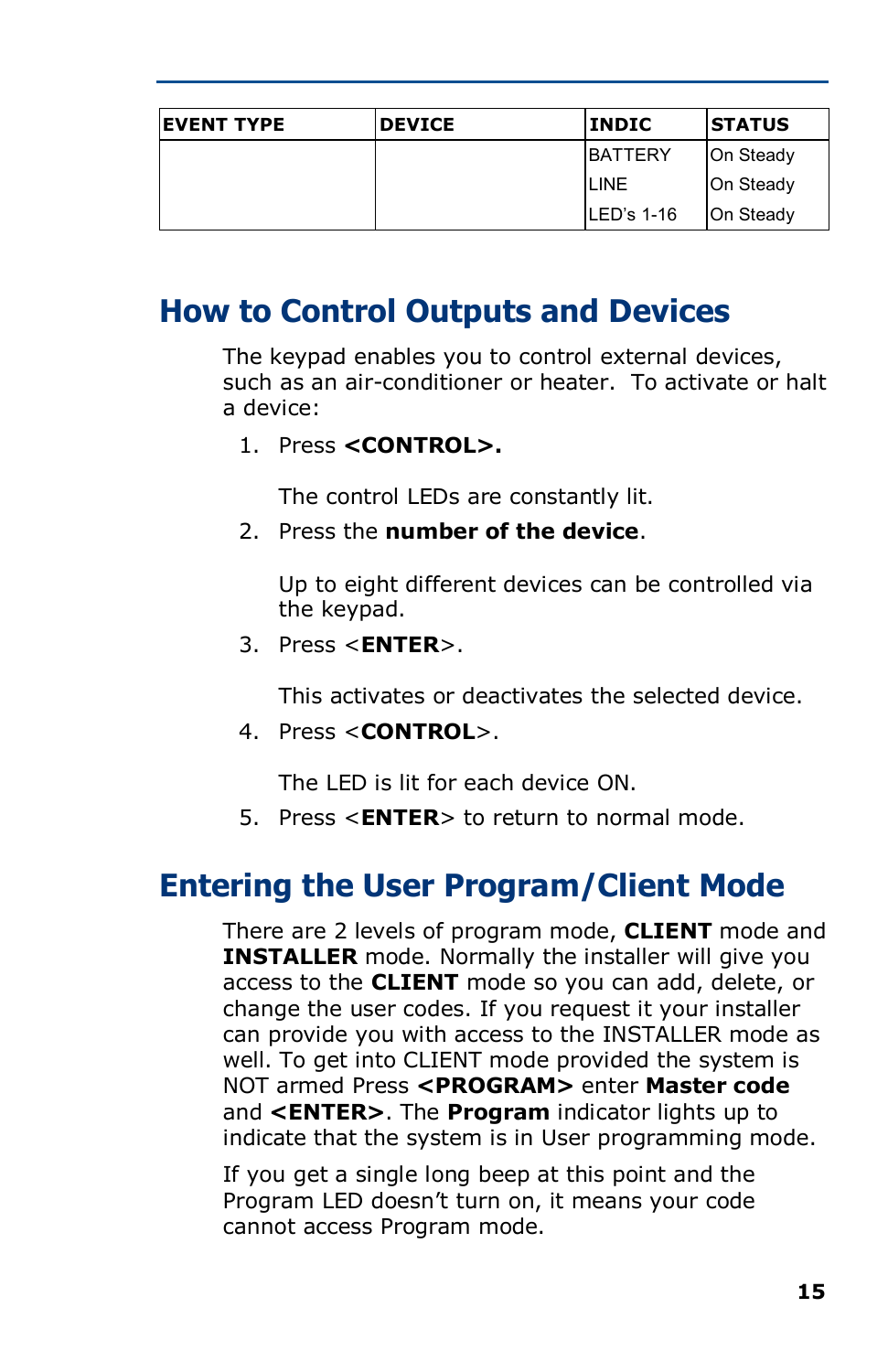#### **How to exit program mode**

To exit out of program mode press **<PROGRAM>** and **<ENTER>**. The **Program** indicator goes off to indicate that the system is not in User programming mode.

## **How to Change or Add Codes**

#### **About Master code and User code**

The factory default master code (1234) is intended as a preliminary control of the alarm system. After PowerWave is installed and put into service, the code can be changed to any code known to the Master user. The Master user can define up to 100 user codes. To limit access rights, the holder of the Master code can ask the installer to define several User profiles.

Access rights are listed below:

- q User code has Area A and/or B permission
- q User code can arm and/or disarm arm an area
- q User code can arm and/or disarm arm an area in Stay mode
- □ User code can change its code
- □ User code can change user's code
- q User code can Operate control Functions
- □ User code can change dialer telephone numbers
- q User code can alter the real time clock
- q User can answer an incoming call and start up/down load
- □ User can allow access to installer program mode from client mode.
- q Initiate Walk-test mode.

#### **How to Change Master Code**

While in **CLIENT** mode, Press <**PROGRAM**> and **1** to change Master code press <ENTER>, the code digit will be flashed back to you. Use the numeric keyboard to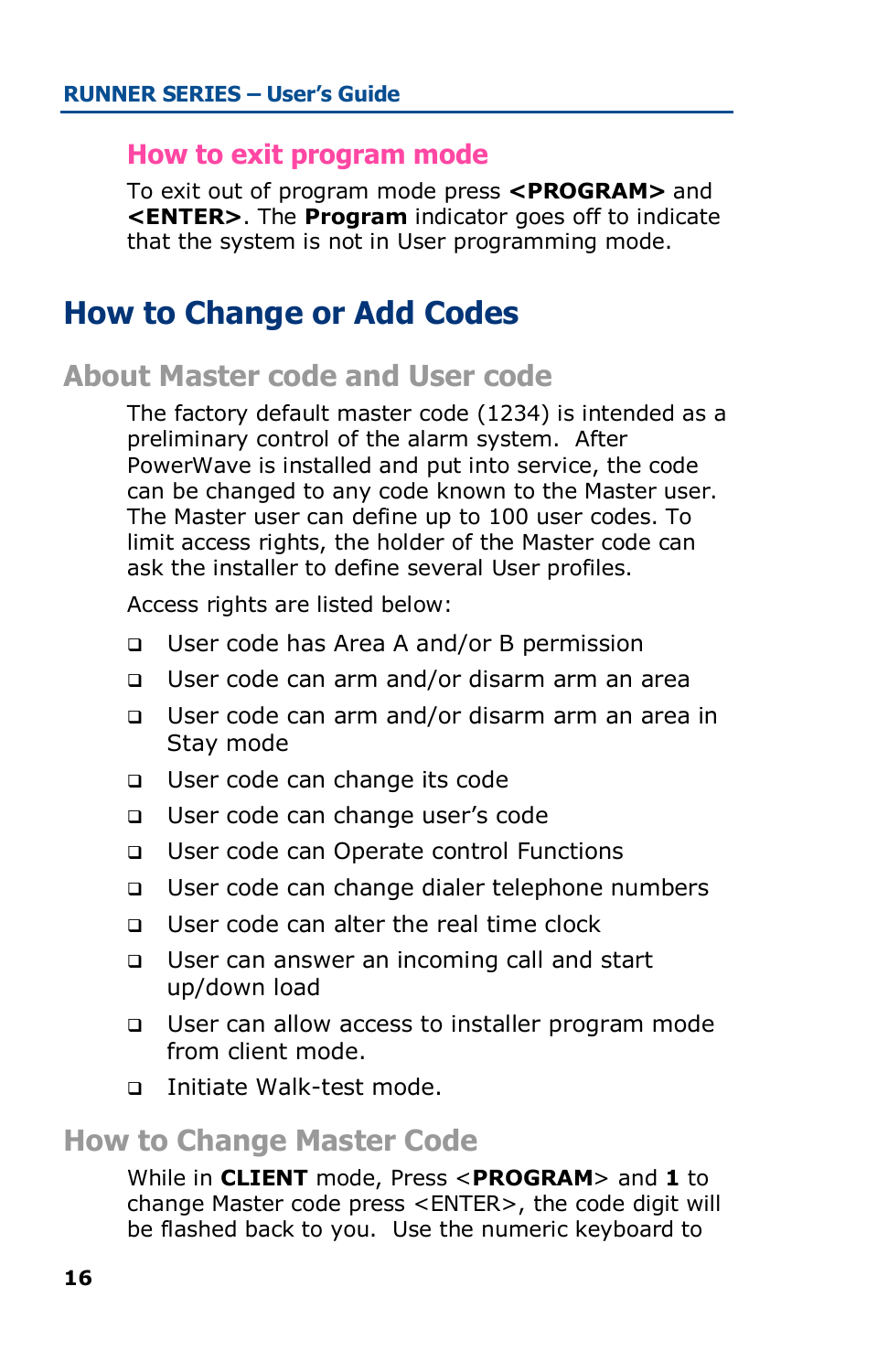enter your new Master code. The code can hold any combination of **1 to 6** digits. It is recommended using a multi-digit code. . Press <**ENTER**> to save your new code, the new code will be flashed to you and 3 short beeps to indicate correct entry or 1 long beep if not accepted. Press <**PROG**> and <**ENTER**> exit user Code Program mode.

#### **How to Add or Change User Code**

While in **CLIENT** mode, press <**PROGRAM**> then 1E and the **User number** (**2 to 100**) to add or change the code, press <**ENTER**>. If there is an existing code already, it will be flashed back to you. Use the numeric keyboard to enter the new code. The code can hold any combination of **1 to 6** digits. Entering the new code will delete the old code. Press <**ENTER**> to **save** your new code, the new code will be flashed to you and 3 short beeps.

Repeat the procedure for all users.

Press <**PROG**> and <**ENTER**> to exit Local Program mode.

#### **How to Delete User Code**

In client mode, press <**PROGRAM**> and the **User number** (**2 to 100**) you intend to delete, press <**ENTER**>. The code will be flashed back to you. Press <**BYPASS**> to delete User code. Press <**ENTER**> to **save** the change.

Press <**PROG**> and <**ENTER**> exit program mode.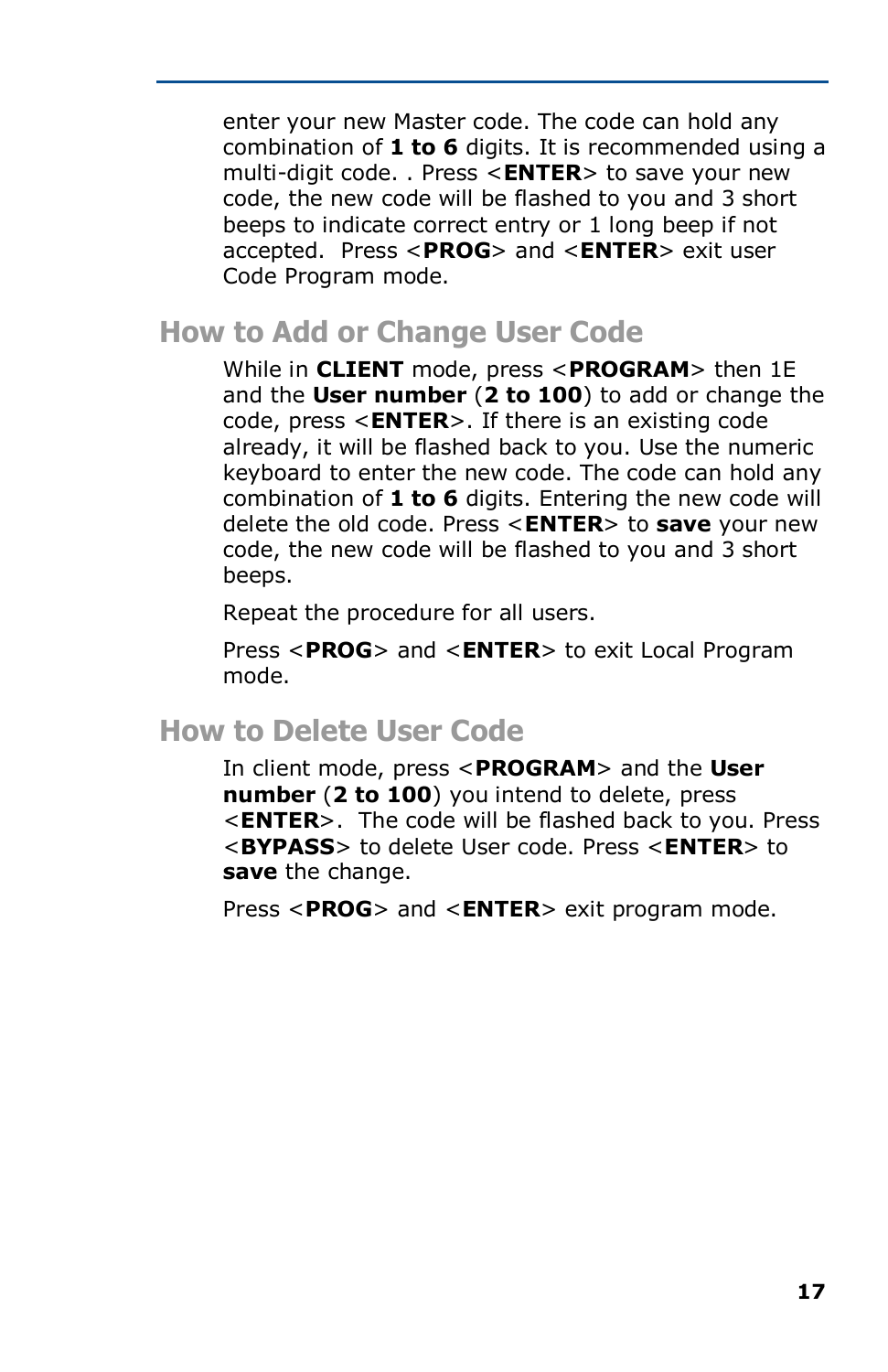## **Adding/Changing Telephone Numbers**

Your panel will accept up to 6 phone numbers with a total of 16 digits. Your panel can be programmed to dial all or any of these depending on the event which has occurred.*(The six phone numbers are at program address* P181E 1-8E*).* 

While in **CLIENT** mode, key in the following sequence **<PROGRAM> <, P181E 1E > <ENTER>** 

(The address for telephone number 1), the existing number will be flashed out at the

 Keypad then enter <**NEW TELEPHONE #> <ENTER>**  The new numbers will be flashed back to confirm acceptance.

At any time you can enter in the address for the telephone number just to view the currently programmed value then press the **<PROGRAM>** button to move on to another address.

**Note**: P181E 1E= PH # 1, P181E 2E = PH# 2, P181E  $6F = PH# 6.$ 

*(Note: on the LED keypad "0" is indicated by LED "A" and "9" by LED "B")*

## **How to set Time and Date**

The alarm system has an internal clock that may be used to automatically Arm or Disarm the alarm or turn Outputs On or off. It is also used to identify when events occurred in memory via the LCD keypad. Should you need to change the Time & Date it must be done from **CLIENT** mode?

To change the Time & Date press

#### Press **<PROGRAM> <26> <ENTER><2> <ENTER> <1-7> <ENTER>**

Where  $1 - 7$  = the current day  $(1 = Sun, 2 = Mon to 7 =$ Sat)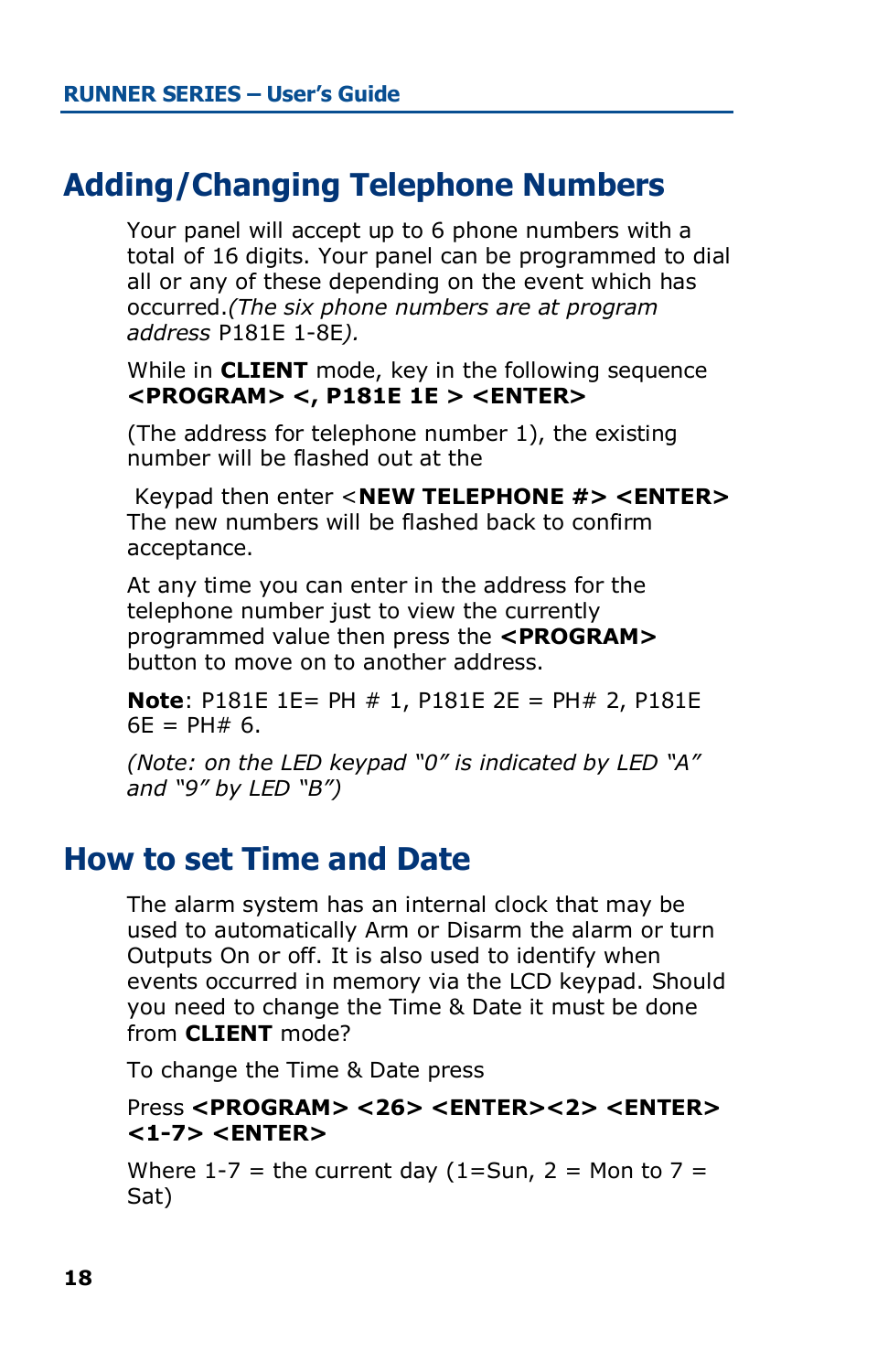#### Press **<PROGRAM> <26> <ENTER> <1> <ENTER> <HHMM> <ENTER>**

Where  $HH = H$ our in 24 Hour Format and  $MM = M$ inutes

#### Press **<PROGRAM> <26> <ENTER><3> <ENTER> <DDMMYY> <ENTER>**

Where  $DD = 1-31$  current date, MM= months 1-12, YY  $=$  year 00-99

## **How to operate the access control output**

If the alarm system has been set up to allow control of an electric door lock, you can activate the door release function as follows;

Press <CONTROL> or Press <CONTROL> enter CODE then <ENTER>

The Control LED will light up while the lock is active and turn off as soon as power is removed from the lock.

The Access Control function can either be a single button operation or restricted to requiring a valid User code entry. Both options are shown above. Please consult your installer as to what option may be programmed.

## **How to start Walk Test Mode**

While in **CLIENT** mode a User with the proper authority can start walk-test mode. This special mode latches the alarm signals from detectors at the keypad initiating the test so that one person can trigger every detector connected to the alarm then return to the keypad to verify operation. On terminating Walk-test mode the test results are put into the memory buffer so they can be viewed at a later time.

To start Walk-test mode while in **CLIENT** mode press **<PROGRAM> <200> <ENTER><6> <ENTER>** 

The keypad buzzer will beep at 1-second intervals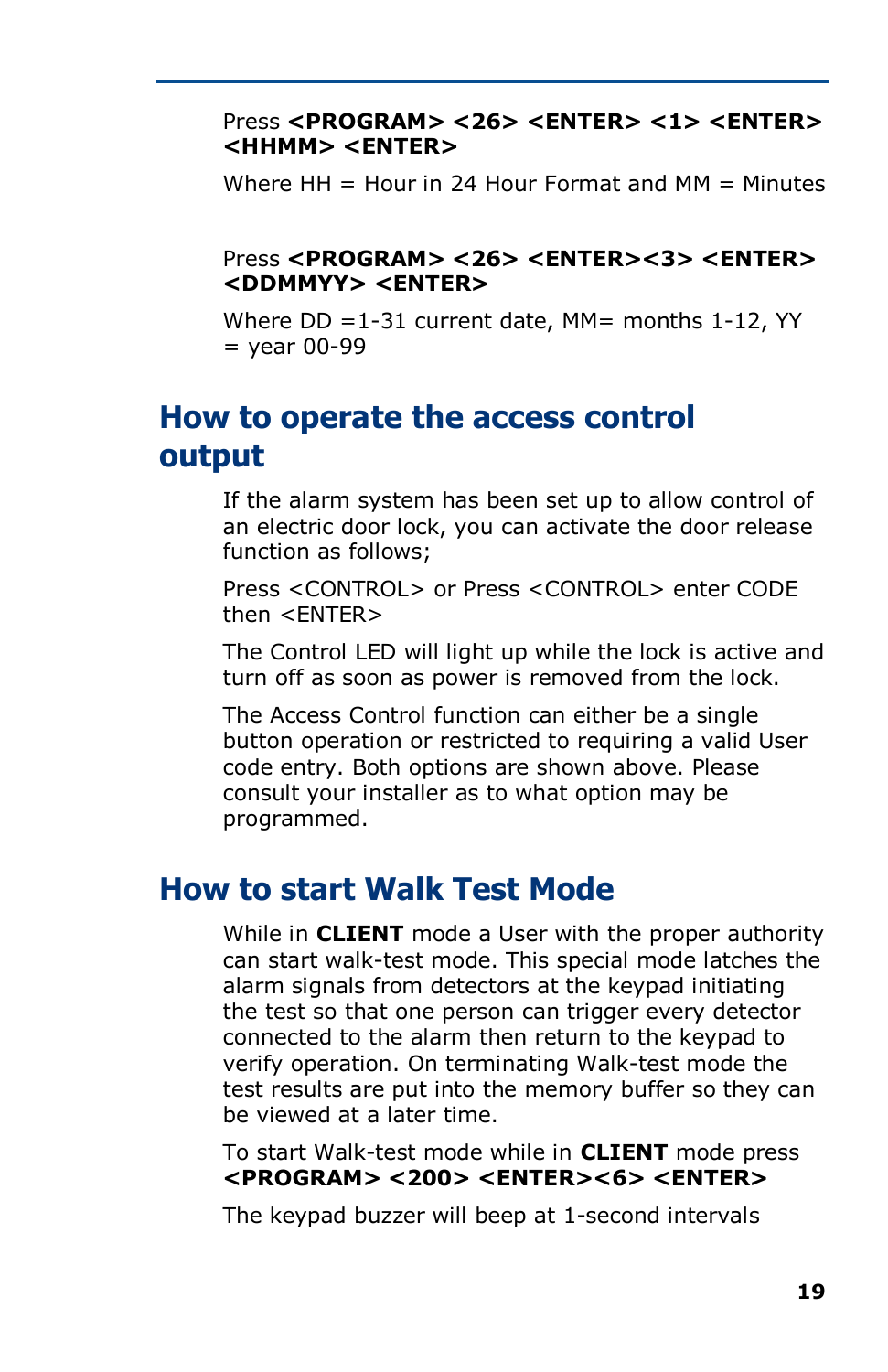Next trigger every detector connected to the panel then return to the keypad and all of the zones that were triggered will be displayed at the keypad.

To terminate Walk-test mode press **<ENTER>** 

The keypad will stop beeping and automatically exit **CLIENT** mode.

#### **How to answer an in-coming call**

From time to time your installer may need to access the alarm from a remote PC to make changes to your programming and for security reasons they may have configured the alarm so that an authorized person onsite is required to make the alarm system answer the in-coming call. This option is only available in **CLIENT** mode.

If the panel is not configured to answer in-coming calls, the user can force it to answer the call by pressing and holding <CONTROL> followed within 2 seconds by <9>. This will make the panel answer the call immediately. For this function to work the phone line must be ringing at the time and there must have been at least two rings before pressing the buttons.

Provided the line connected to the alarm was ringing at the time the panel will now answer the call and allow a remote PC connection.

## **Using the Remote Command Control**

Another powerful feature available from your alarm is Command Control. This feature is a remote control facility which allows valid users to access the panel via a standard touch tone telephone and check or changes the Arm/Disarm status of each of the areas, operate each of the eight outputs or turn on an optional Microphone.

The Command Control feature is only available on panels fitted with a Voice or DTMF board. The Voice board provides voice prompts to guide you through Command control operations whereas the DTMF board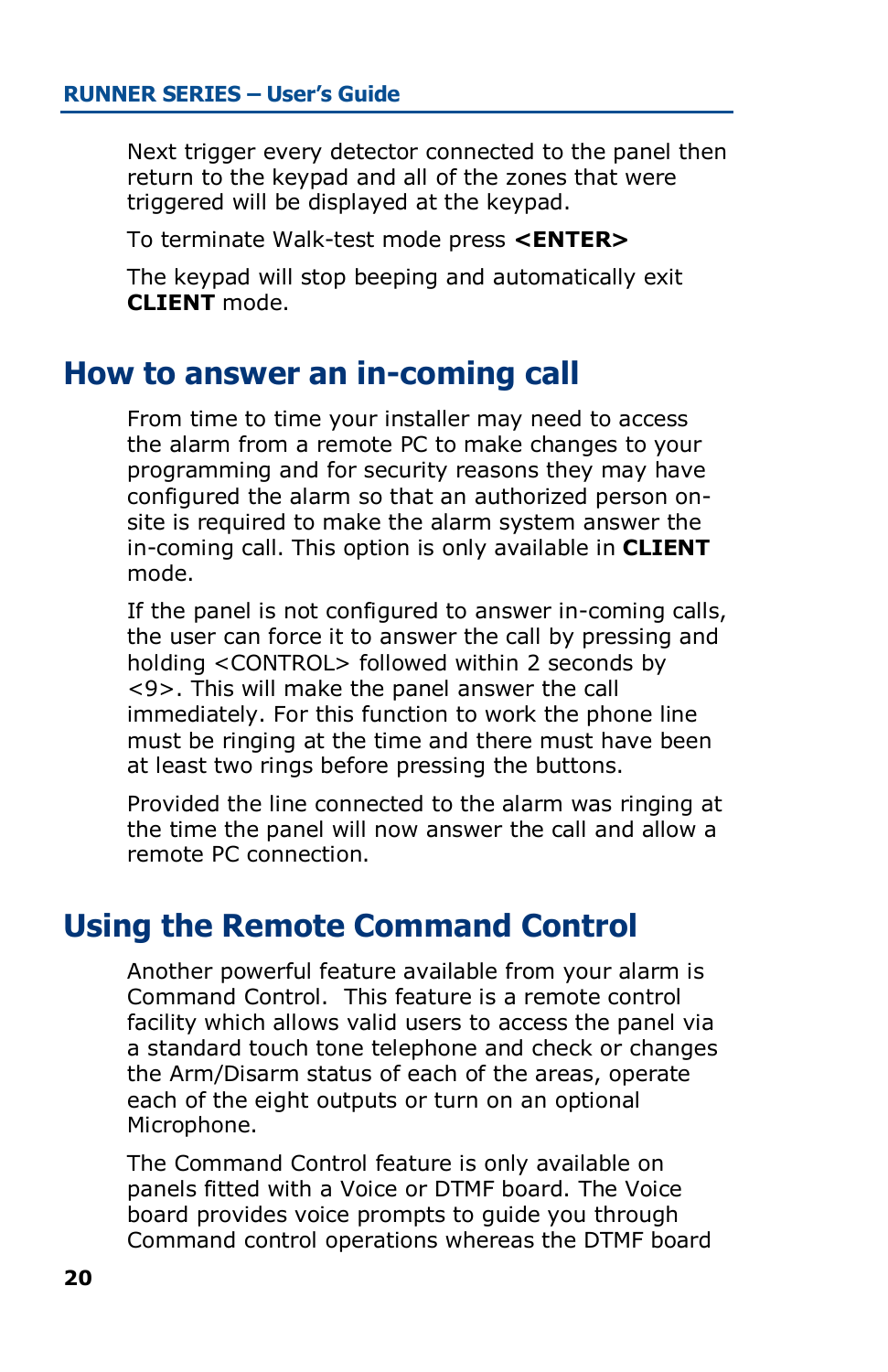provides tones (one Long Tone for ON or three short beeps for OFF).

Please talk to your installer to find out if all or any of these options are available on your alarm.

To perform any of the Command Control features you must first ring the phone number, which the panel is connected to. The panel may be set up to answer after a specific number of rings of it may be set-up to use a fax defeat option. Either way, when you ring the phone number and the panel answers the call, the first thing you will hear over the phone is a burst of modem tone for two seconds. After this tone has stopped you must enter the access code, which is associated with the Command menu option you wish to access. *Remember, the code you enter will determine which menu option you access*. If you miss the pause, the panel will repeat the modem tone and then again pause for 5 seconds looking for your access code. This process will be repeated 4 times before hanging up if no valid code is received. When entering codes or other information in Command Control the "#" key acts as a "*Clear*" button.

When you have entered the required 4-digit access code the panel will reply with the status message associated with the Command Control function you have accessed. For example, let's say we have a code of "2045" to allow Arming & Disarming of Area A. Once the code "2045" has been received the panel checks the current status of Area A and replies with the preprogrammed voice message relating to that status e.g. if Area A is Armed then the Armed message will be sent, if Disarmed then the Disarmed message will be sent. If only the DTMF board is fitted, the voice message is substituted with a long beep if Area A is armed and three short beeps if it is disarmed.

Once the status message has informed you of the actual state, you can use the "\*" key to toggle the option on & off or Arm and Disarm, e.g. in our example above, code "2045" accesses Area "A" arming or disarming.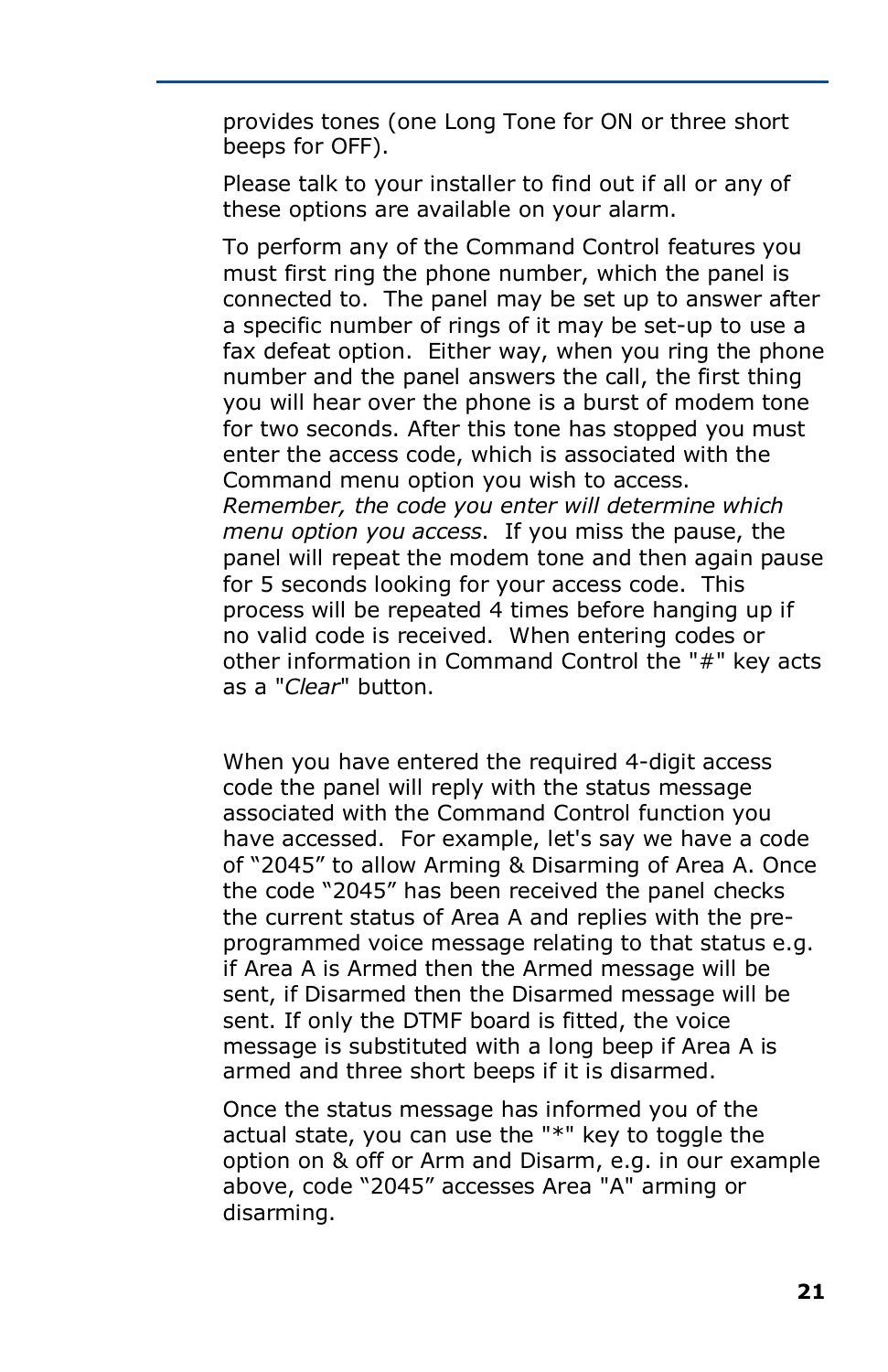Assuming the status message we received was "*Area A alarm is Armed" If* we press the "\*" key, Area "A" will be Disarmed and we would receive a status message "*Area A alarm is Disarmed" (or whatever message is programmed by the installer)*

While you are on-line with the panel you can move between menu options by entering the code of the option you want to control. Assuming there was a code of "4321" programmed to control outputs. After having used code "2045" to control the Arm/Disarm status of Area A we first press the "#" button to reset all previous entries. Then we can enter the digits "43215" (that is "4321" as the code to control outputs and "5" to select output  $#5$ ). The current status of output  $#5$ will be given either by the voice message or the appropriate tone and then the status can be changed with the "\*" button on the remote telephone (Note; For output control you must enter in the 4 digit code e.g. 4321 followed by the output number you wish to control, in this case 5).

At any stage, if you enter in an incorrect code you can press the "#" button on the remote telephone to clear all code entries and then start again.

To turn on the optional Microphone (only available if the Voice Board is fitted) you must enter in the appropriate code followed by the "\*" button. To turn the Microphone off you simply press the "\*" button again.

To end a Command Control session simply hangs up the phone. The panel is monitoring the line at all times and 15 seconds after the last key press it will automatically hang up the line. This 15-second timer is active during the whole command control process so a period of 15 seconds without a key press will cause the panel to hang-up.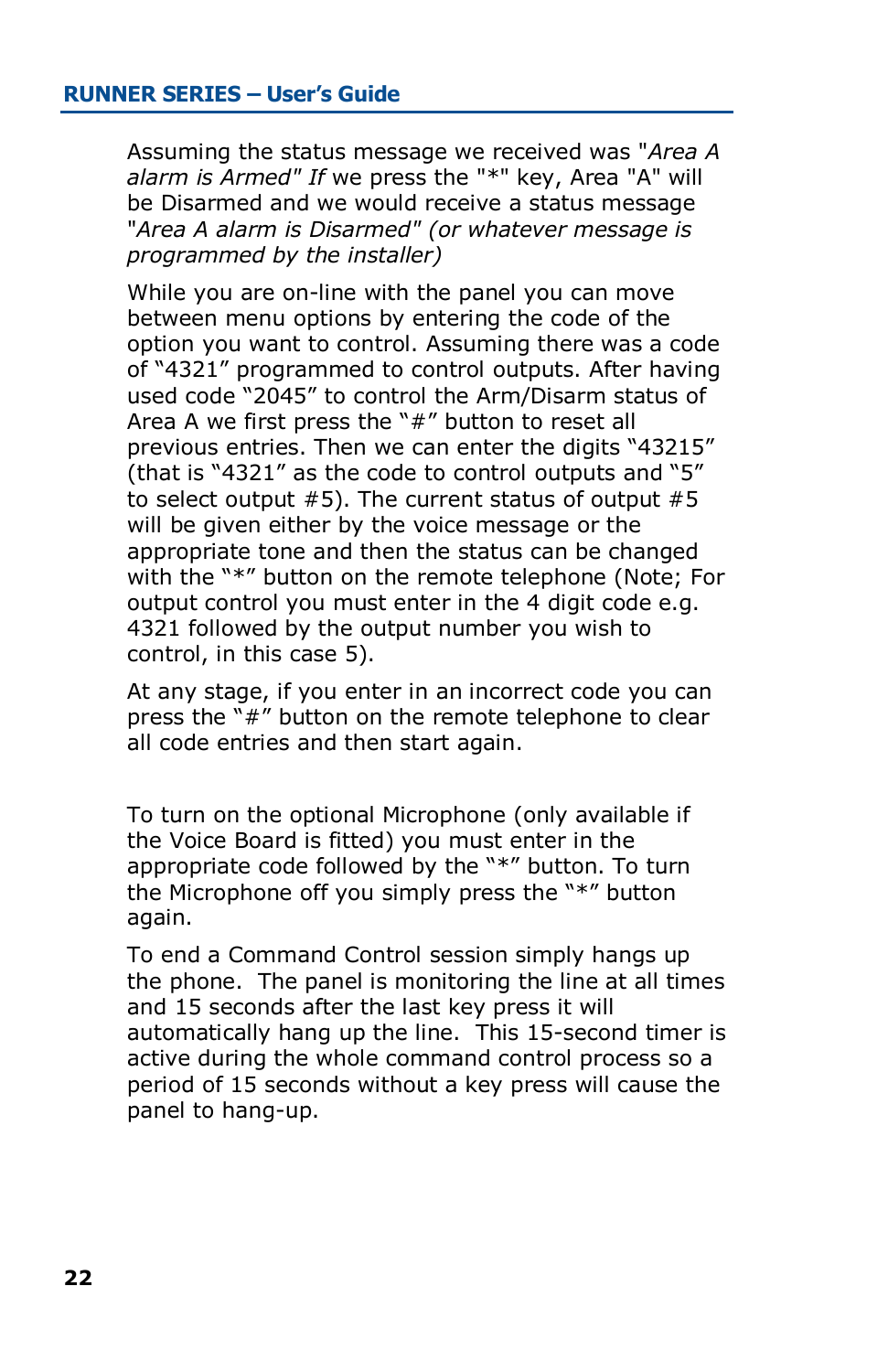## **Using Local Command Control**

If a command control code for outputs is programmed and the output/s are allowed to be locally controlled from the keypad, then entering the 4 digit code at a keypad will blank the display and the zone LED's will now indicate the output status e.g. if output 1 is on zone 1 LED will be on. By now pressing the "1" button at the panel keypad, output 1 can be turned off provided it is allowed to be locally controlled. To leave local command control mode simply press the <ENTER> button and the keypad will return to normal operation. This feature works the same way that "Directly Controlling an Output" works (see page 14) only it requires a code to access the function.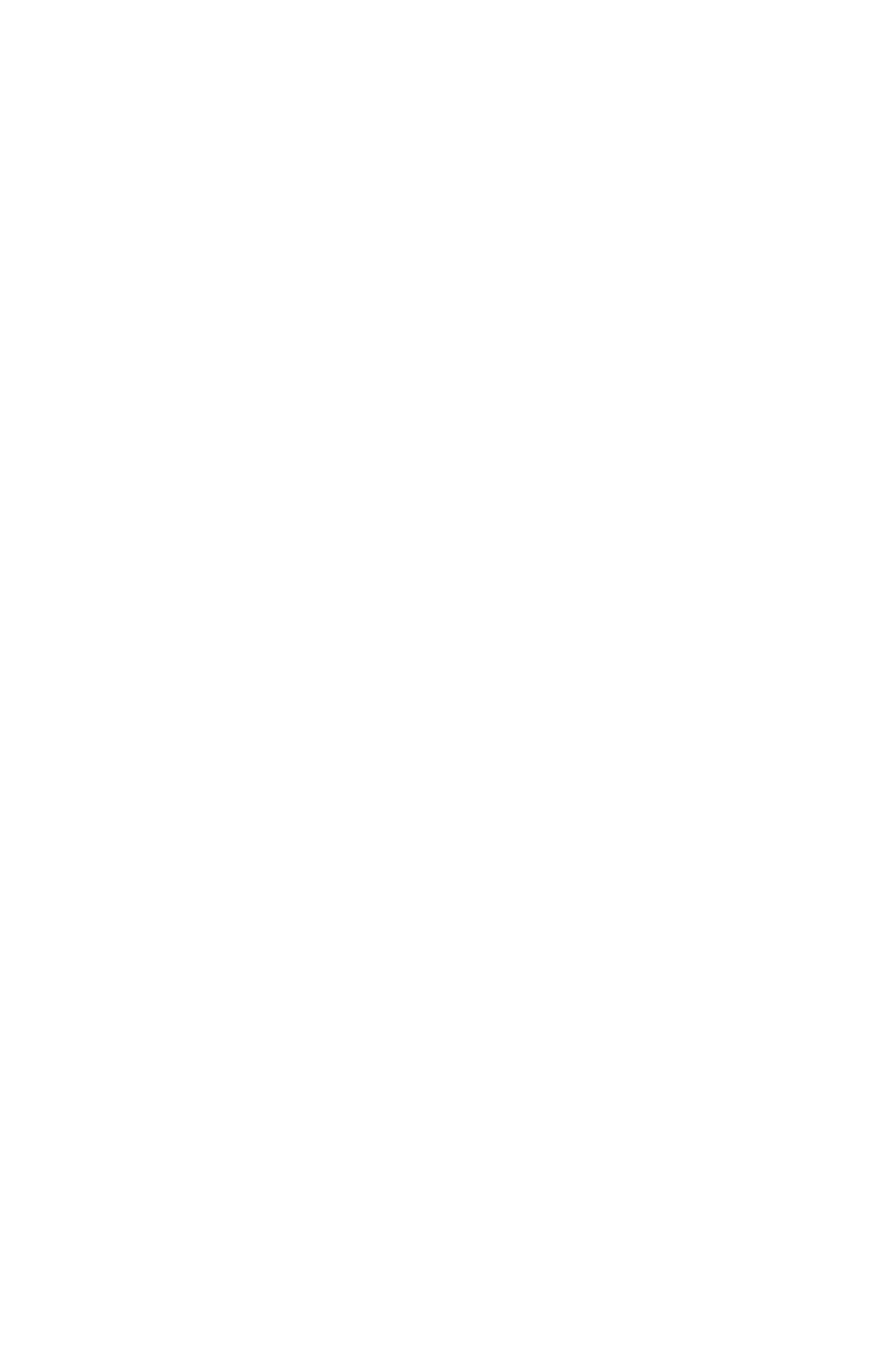## **LCD KEYPAD**

Most of the main actions like ARM, DISARM, arm STAY, etc… are the same at the crow LCD keypad. But in the LCD keypad the user can change texts like zone name and area names, adjust the backlight and buzzer tone.

## **Adjusting Backlighting and Buzzer Tone**

#### **Adjusting the LCD Keypad Backlighting**

The user can independently adjust the backlight level of the LCD display and the Keypad Buttons from off to on with 16 steps in between. The Buttons used for these special functions vary depending on the LCD keypad.

To **increase the Crow LCD backlight** level Press "CONTROL" followed within 2 seconds by "STAY". By holding down the "Control" button and repeatedly pressing the "STAY (Left Arrow)" button you can increase the LCD backlight level to the maximum.

To **reduce the Crow LCD backlight** level Press "CONTROL" followed within 2 seconds by "BYPASS". By holding down the "Control" button and repeatedly pressing the "BYPASS (Right Arrow)" button you can decrease the LCD backlight level until it is off.

To **increase the Crow Keypad Button backlight**  level Press "CONTROL" followed within 2 seconds by "MEM". By holding down the "CONTROL" button and repeatedly pressing the "MEM (Up Arrow)" button you can increase the Keypad LED backlight level to the maximum.

To **reduce the Crow Keypad Button backlight** level Press "CONTROL" followed within 2 seconds by ". By holding down the "CONTROL" button and repeatedly pressing the "(Down Arrow)" button you can decrease the Keypad LED backlight level until it is off.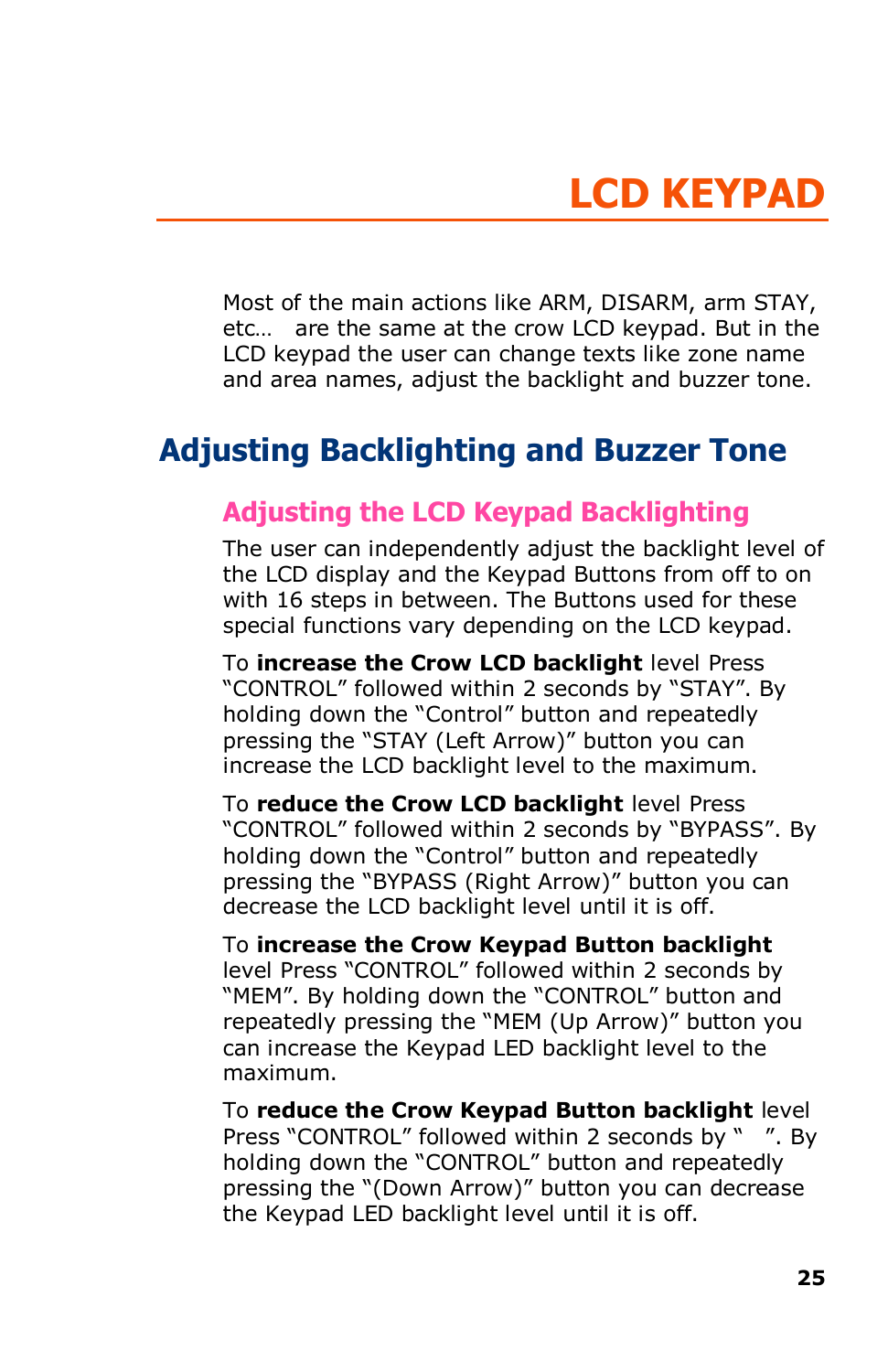#### **Adjusting the Keypad Buzzer Tone**

The user can adjust the frequency (tone) of the LCD keypad buzzer within a range of 16 steps. By adjusting the frequency the volume of the tone produced at the buzzer varies as well.

To **increase the frequency of the CROW LCD buzzer** Press "CONTROL" followed within 2 seconds by "A". By holding down the "CONTROL" button and repeatedly pressing the "A" button you can increase the frequency of the buzzer tone.

To **decrease the frequency of the CROW LCD buzzer** Press "CONTROL" followed within 2 seconds by "B". By holding down the "CONTROL" button and repeatedly pressing the "B" button you can decrease the frequency of the buzzer tone.

## **LCD Keypad in Local Edit Mode**

The Local Edit Program Mode allows the programming of a customised "System Name" (the name displayed during idle mode at the keypad), Customised "Zone Names" (the text that appears on the keypad when a zone is unsealed), Customised "User Names" (the User name will appear when viewing arm/disarm events in memory mode), Customised "Area Names" (the Area name will appear when viewing arm/disarm events in memory mode) and Customised "Output Names" (the Output name will appear when viewing Output On/Off events in memory mode).

Accessing Local Edit Mode

To enter Local Edit Program Mode on a CROW LCD Keypad Press **"CONTROL" followed** by **"ARM"** and hold for 2 seconds.

**NOTE** 

You must press the "Control" button first and the "Bypass" or "Arm" button must be pressed within 2 seconds of pressing the Control button. If you make a mistake press the "Enter" button then repeat the process.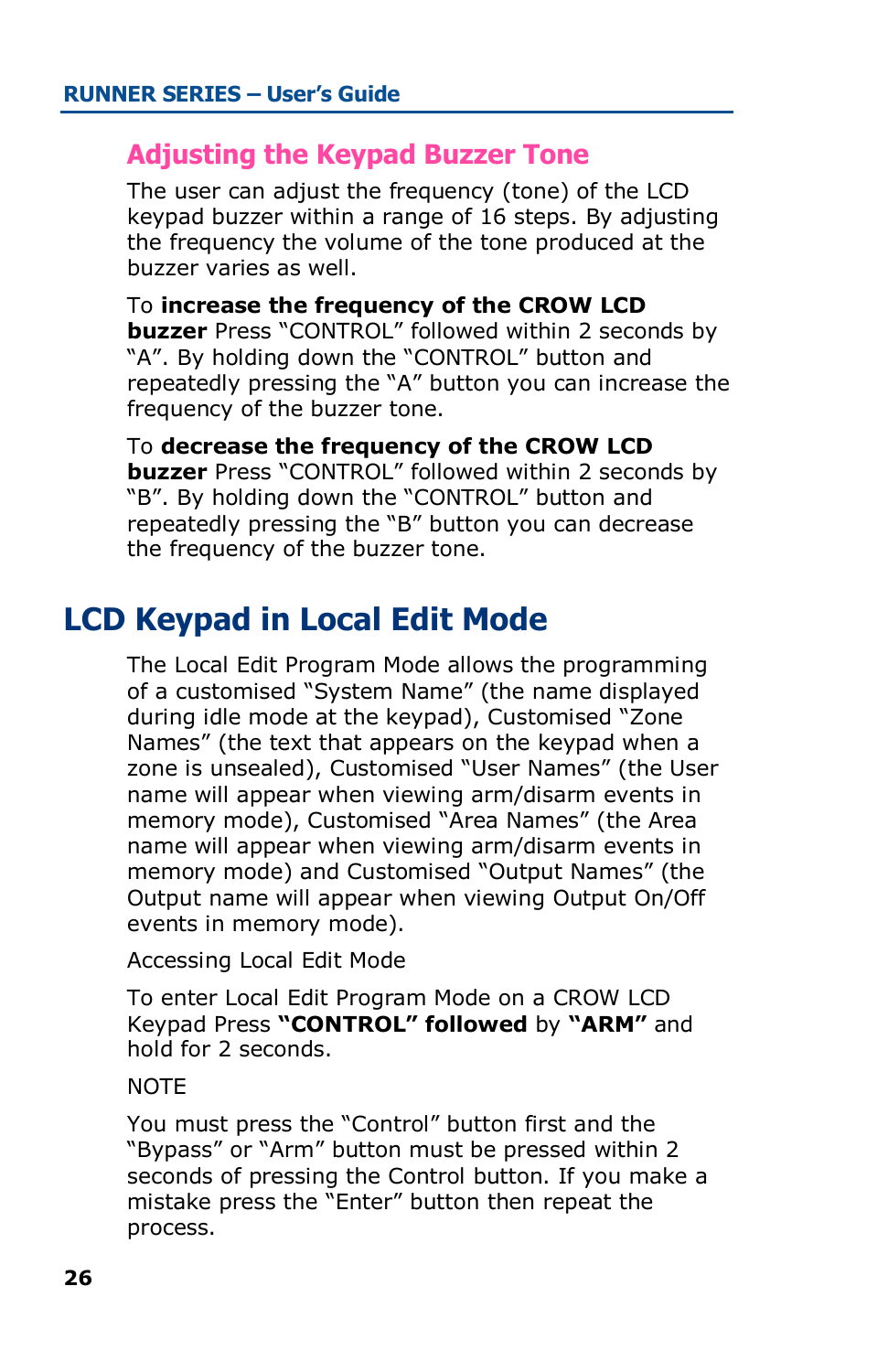The display will now show **"Local Mode kb #"** where the # equals the keypad address as previously set (see "LCD keypad address assignment" on page 19 for details). There are two ways to program the keypad in "Local Edit Mode". You can enter in the program location directly from the list below or you can use the menu function to navigate through all of the program options. The menus are described on the following pages.

### **Local Edit Mode Direct Program Addresses**

| [PROG]-[1]-[ENTER] to;      | ZONE#1 TEXT (maximum 16 characters)                                   |
|-----------------------------|-----------------------------------------------------------------------|
| $[PROG] - [16] - [ENTER]$   | ZONE#16 TEXT                                                          |
| [PROG]-[800]-[ENTER]        | UPDATE EDITABLE TEXT TO ALL LCD<br><b>KEYPADS</b>                     |
| [PROG]-[801]-[ENTER]        | RETURN ALL EDITABLE TEXT TO DEFAULT                                   |
| [PROG]-[995]-[ENTER]        | <b>PANEL TYPE</b>                                                     |
| [PROG]-[996]-[ENTER]        | SET KEYPAD ADDRESS NUMBER FROM 1-<br>8                                |
| [PROG]-[997]-[ENTER]        | KFYPAD LANGUAGF                                                       |
| [PROG]-[998]-[ENTER]        | ARFA IDENTIFYING CHARACTER<br>(assigning numbers or letters to Areas) |
| [PROG]-[999]-[ENTER]        | PANEL NAME DISPLAY (maximum 16<br>characters)                         |
| PROG]-[1001]-[ENTER]<br>to; | PROGRAM USER "1" NAME                                                 |
| PROG]-[1100]-[ENTER]        | PROGRAM USER "100" NAME                                               |
| [PROG]-[2001]-[ENTER]       | AREA "A" IDENTIFYING NAME (maximum<br>16 character Area name)         |
| [PROG]-[2002]-[ENTER]       | AREA "B" IDENTIFYING NAME (maximum<br>16 character Area name)         |
| PROG]-[3001]-[ENTER]<br>to; | PROGRAM OUTPUT "1" NAME                                               |
| PROG]-[3008]-[ENTER]        | PROGRAM OUTPUT "8" NAME                                               |

There are a number of program addresses available to you at this point. They are;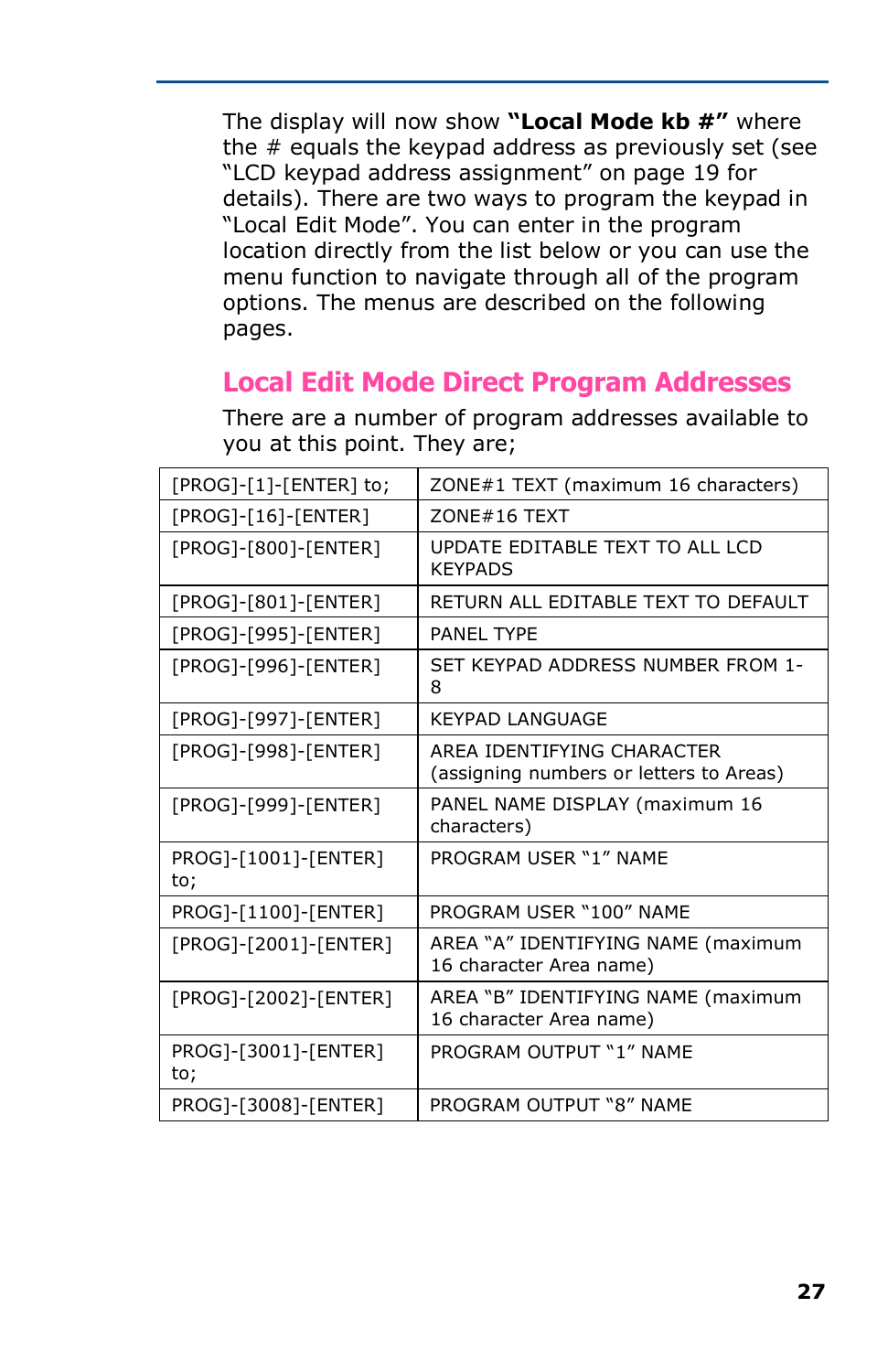## **LCD KEYPAD LOCAL EDIT MODE MENU PROGRAMMING**

The LCD Keypad Main menu headings for "Local Edit" program mode are listed on this page. On entering Local Edit Mode the display will look like the example below.



To move to the next menu heading simply press the tarrow. To move back to the previous heading simply press the »Arrow.

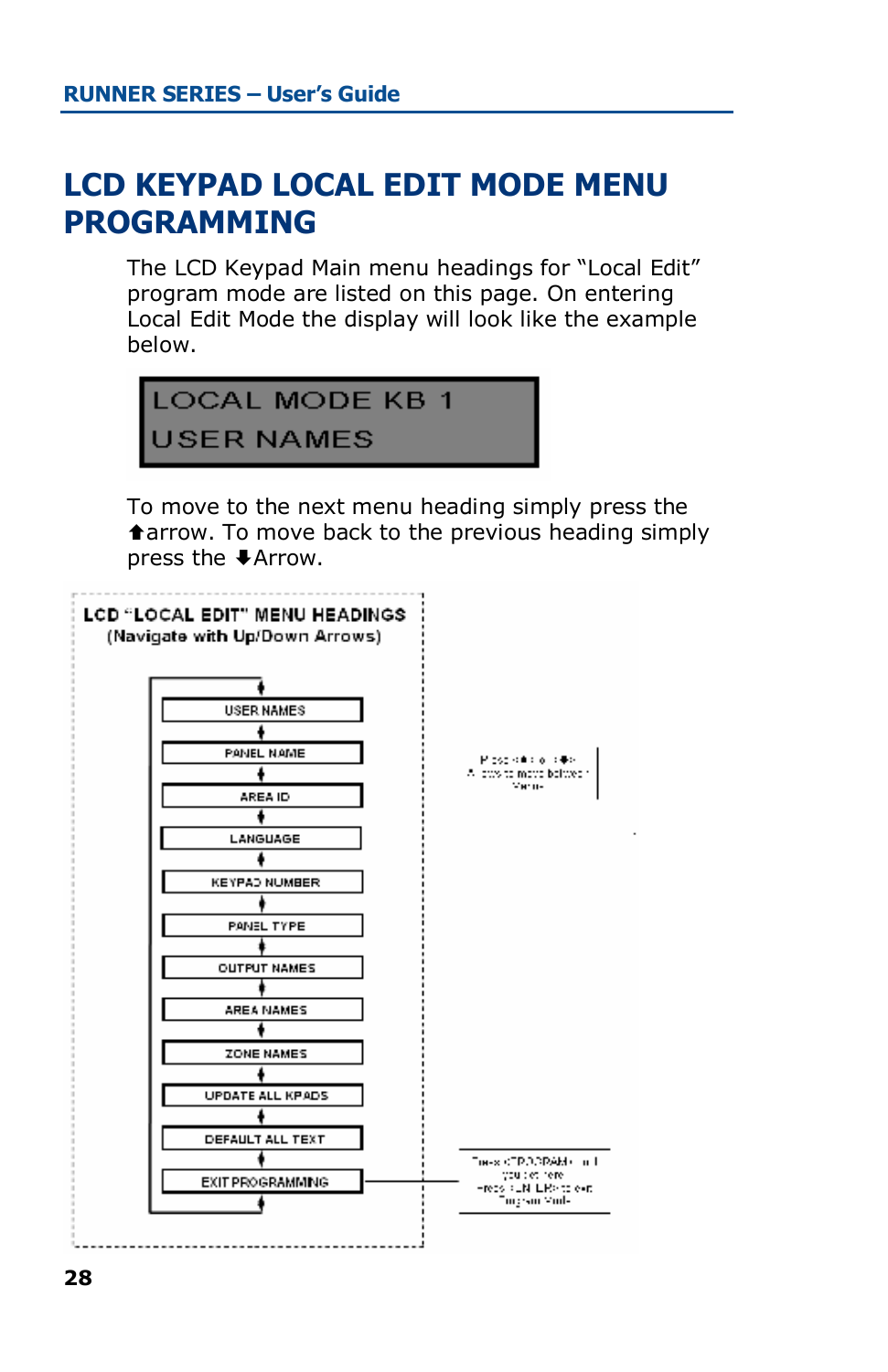

When you are at the desired main menu heading, press <ENTER> to access the data program location. See example below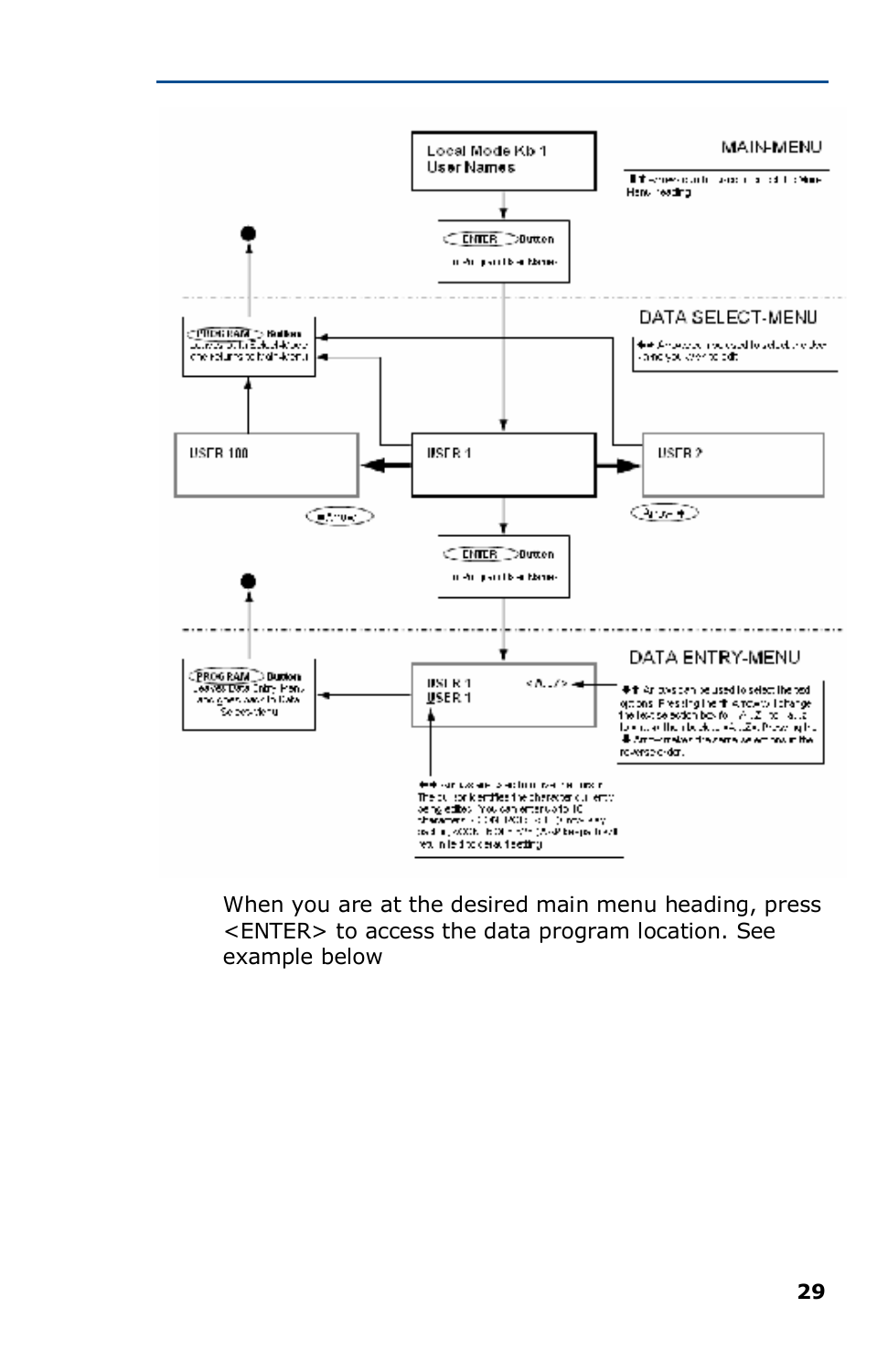**Changing the Area Single Character Identifier** 



When you enter in **[PROG]-[998]-[ENTER]** the display will look like the example above. You may edit the single character Area identifier at this address starting at Area "A" (first left-hand position). The keypad allows for up to 16 areas but the actual number of areas supported on this panel is two. The first character (in this case the" $A$ ") is the identifier used to show the status of the first Area when armed. The second position (in this case the "B") is the identifier used to show the status of the second Area.

If you preferred to have the first area shown as Area "1" and not "A" then you can change it here using the same method as used previously. With the cursor underneath the letter "A", Press the "1" button four times until the character in the first slot shows "1".

When you are happy with the changes Press the "**ENTER**" button to save the changes.

#### **Changing the Zone Names**

When in "Local Edit Program Mode" and you have entered {PROG}-[1]-[ENTER], the display will look like this;



The Cursor will be underneath the first letter to be edited (in this case the "Z").

The letters **<A...Z>** indicate that the letters selected by the numeric buttons (0-9) will be in capitals.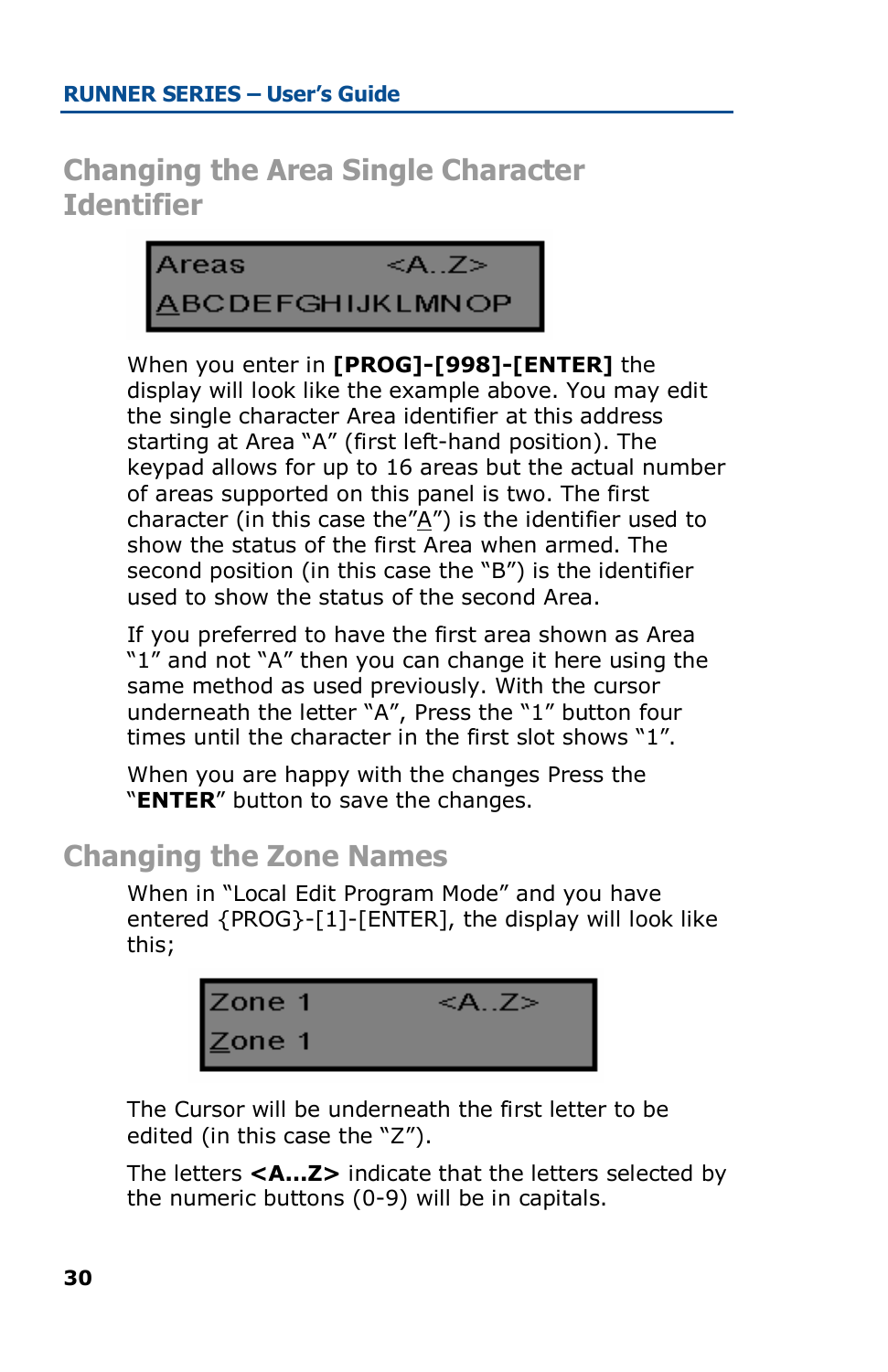By pressing the "MEM (**CROW**)" button once, the display will change to **<a..z>** indicating that the letters selected by the numeric buttons (0-9) will be lower case.

By pressing the "MEM (**CROW**)" button again, the display will change to **<ד..ג <**indicating that Hebrew characters can be selected by the numeric buttons (0-9).

You can cycle back to another selection by pressing the "• (**CROW**)" button.

Once you have selected the desired font you can now proceed to change the text for Zone 1.

The following table shows the English Characters that can be selected by each numeric button.

| ▼Button # | <b>1st Press</b> | 2nd Press | <b>3rd Press</b> | 4th Press |
|-----------|------------------|-----------|------------------|-----------|
|           | $*$ (')          | # $($     |                  |           |
| 2         | A(a)             | B(b)      | C(c)             | 2         |
| 3         | D(d)             | E(e)      | F(f)             | 3         |
| 4         | G(g)             | H(h)      | I(i)             | 4         |
| 5         | J(j)             | K(k)      | $L($ l)          | 5         |
| 6         | M(m)             | N(n)      | O(0)             | 6         |
|           | P(p)             | Q(q)      | R(r)             | 7         |
| 8         | S(s)             | T(t)      | U(u)             | 8         |

The lower case options are shown in ( )

There are four different selections per button. By pressing the button once, a character will appear in the display (see "1st press" column below). Pressing the same button again will cause the display to change to the next character in the sequence (see "2nd press" column). After you have pressed the same button four times the next press (5th) will cause the display to wrap back to the beginning.

Once you have selected the first character, Press the "BYPASS" (CROW)" button to move the cursor one position to the right.

Now select the second character and move the cursor to the right repeating the process until all of the text is completed (Remember that there are a maximum of 16 characters per program address).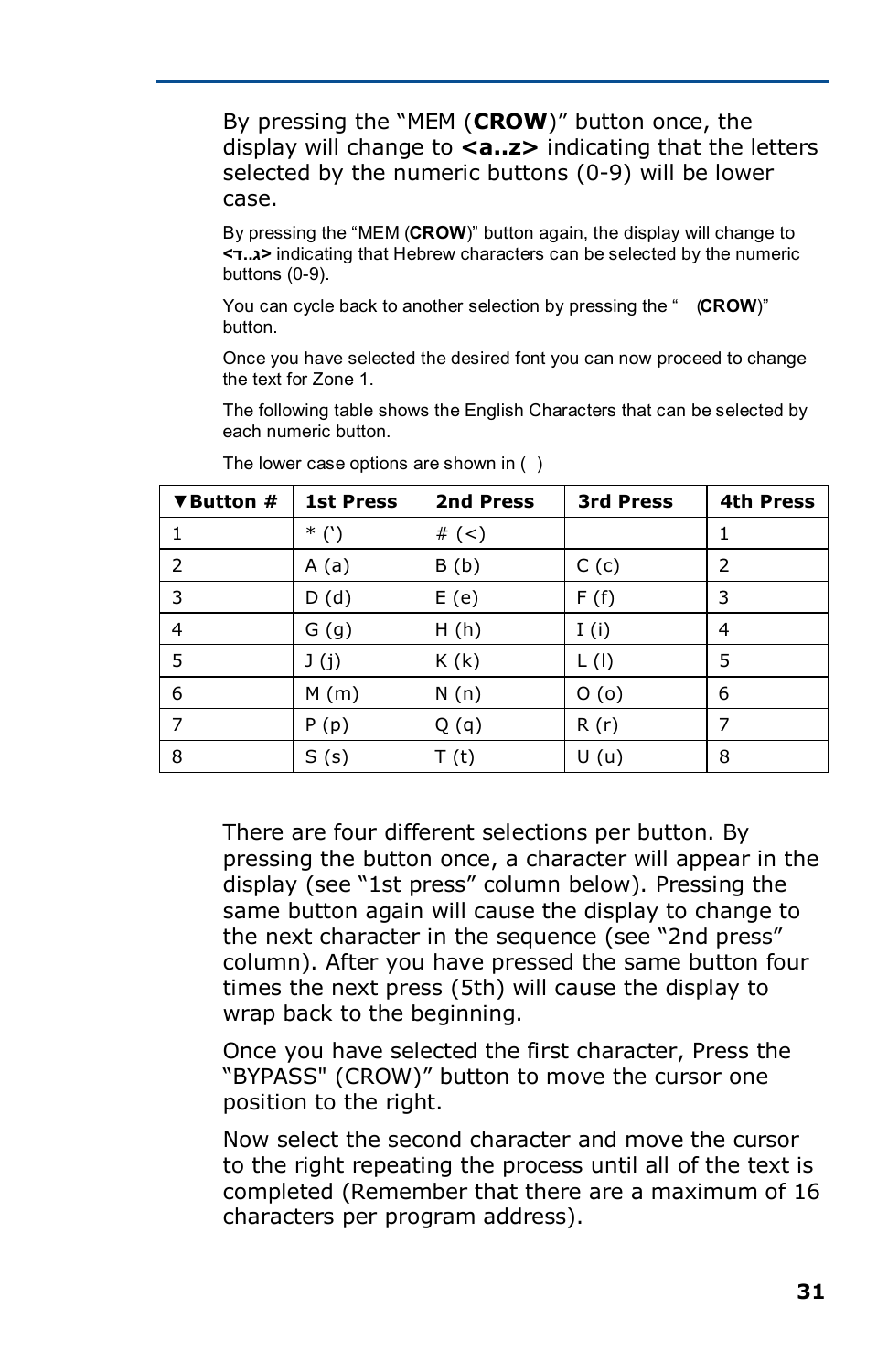If you make a mistake use the "STAY (CROW)" button to move the cursor towards the left and make any corrections.

When you are happy with the text Press "ENTER" to save the changes. You can program the text for all zones in the same way.

### **Changing the Keypad Area Name**



When you enter **[PROG]-[2001]-[ENTER]** the display will look like the example above. You may edit the Area Name at this location. The area name can be up to 16 characters long. If you program in a name for the area, this name will appear when displaying events in memory display mode.

When you are happy with the changes Press the "ENTER" button to save the changes.

#### **Changing the Keypad Name**



When you enter **[PROG]-[999]-[ENTER]** the display will look like the example above. You may enter any name you wish up to 16 characters in length (using the same method as described for zone names). This name is displayed at the keypad in idle mode.

When you are happy with the changes Press "**ENTER**" to save.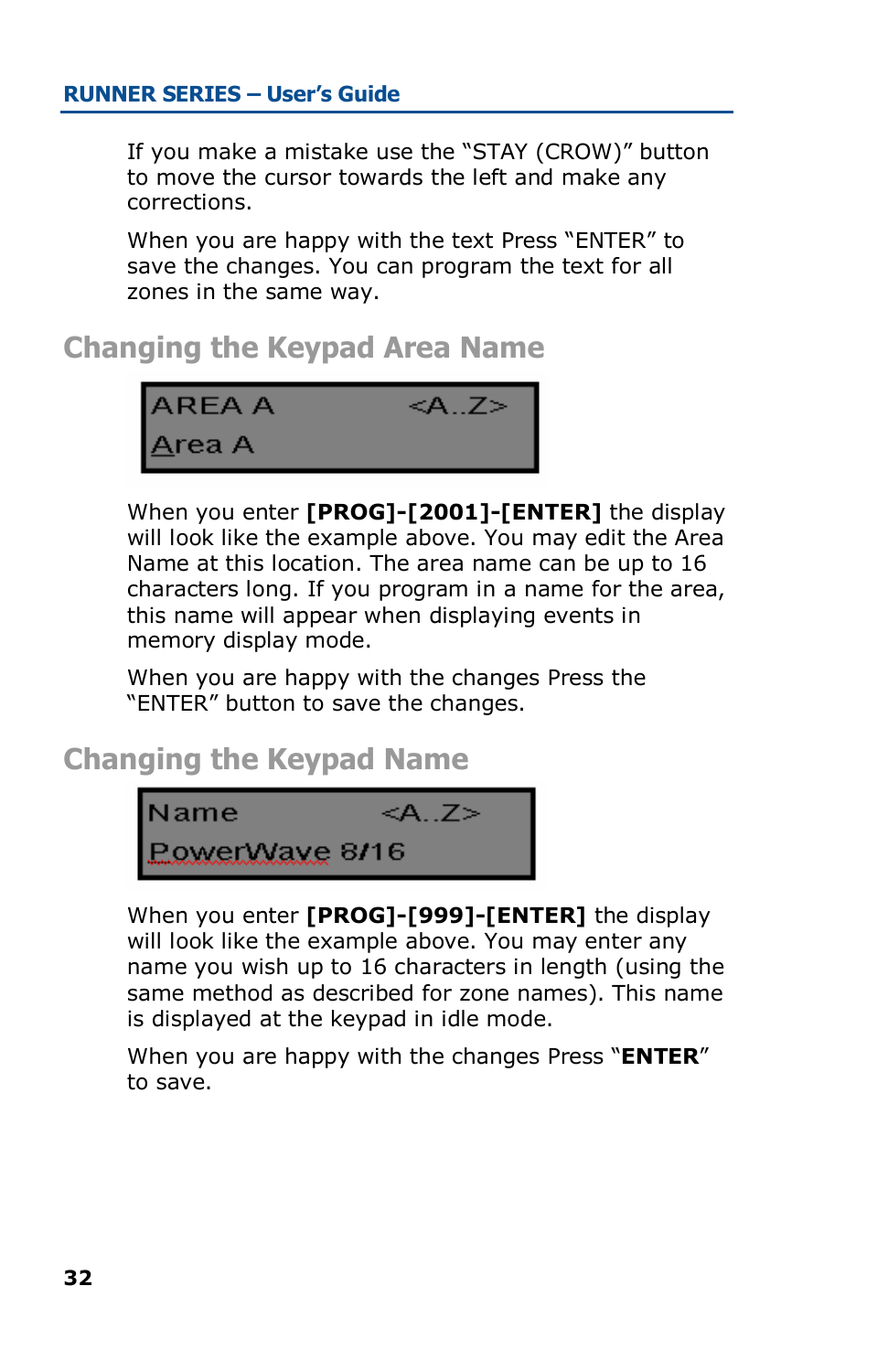#### **Changing the User Names**

When in "Local Edit Program Mode" and you have entered {PROG}-[1001]-[ENTER], the display will look like this;



You can now enter in the person's name (maximum of 16 characters). When viewing events in "Memory" mode, the User name will appear to identify who the user was that Armed/Disarmed the system.

When you are happy with the changes Press "ENTER" to save.

## **Changing the Output Names**

When in "Local Edit Program Mode" and you have entered {PROG}-[3001]-[ENTER], the display will look like this;



You can now enter an Output name (maximum of 16 characters). When viewing events in "Memory" mode, the Output name will appear to identify what function the Output is controlling.

When you are happy with the changes Press "ENTER" to save.

## **Resetting Individual Text to Default or Last Saved Setting**

While in "Local Edit Mode" there are two special functions that can be performed at any of the "Local Edit" Program locations. They are **"Return to Default Text"** or "**Return to Previously Saved Text".** 

For Example, to return the Zone 1 text back to Defaults;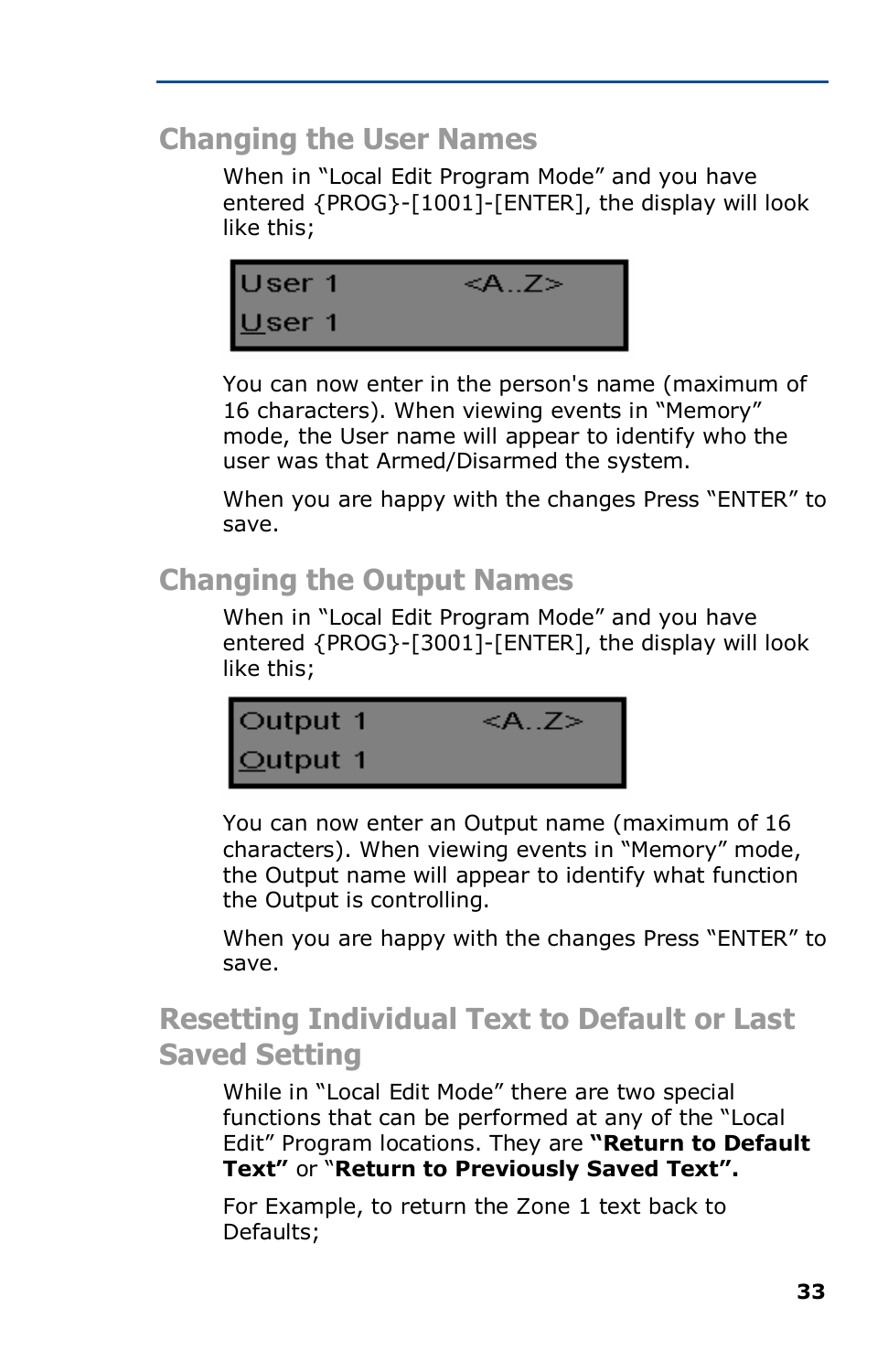If during the programming of Zone 1 text [PROG]-[1]- [ENTER] you wished to return back to the default text, simply Press and hold the **"B"** button for 2 seconds, and the text will return to the default settings.

If you wished to return to the last saved version of the text simply Press and hold the **"A"** button for 2 seconds and the last saved text for zone one will appear.

NOTE: If the last saved version of text for Zone 1 was in fact the default setting, then pressing "Control" then "1" or "A" will return the default text anyway.

#### **Resetting All Text to Default**

While in "Local Edit Mode" it is possible to restore all of the customisable text fields to the factory default settings.

When you enter in **[PROG]-[801]-[ENTER]** display will prompt you to press **[801]-[ENTER]** again. Once you have pressed "801 enter", all customisable text (e.g. zone names, user names, output names, etc) will be returned to the default text.

## **Copying Text to another LCD Keypad**

If more than one LCD keypad is connected to the panel, it is possible to copy the edited Text from one LCD keypad to all other LCD keypads connected to the same panel.

When you enter in **[PROG]-[800]-[ENTER],** all of the customisable text at the keypad will be transferred to all other LCD keypads connected to the control panel.

There is also an alternative method to transfer the text. Pressing the **"CHIME"** button for 2 seconds while in "Local Edit Mode" will perform the transfer. The text in your keypad will be transferred to all other LCD keypads connected to the panel.

#### **Exiting Local Edit Program Mode**

Press and hold the <PROGRAM> button for 2 seconds and the LCD keypad will leave Local Edit Mode and return to Idle Mode or; Press the <PROGRAM> button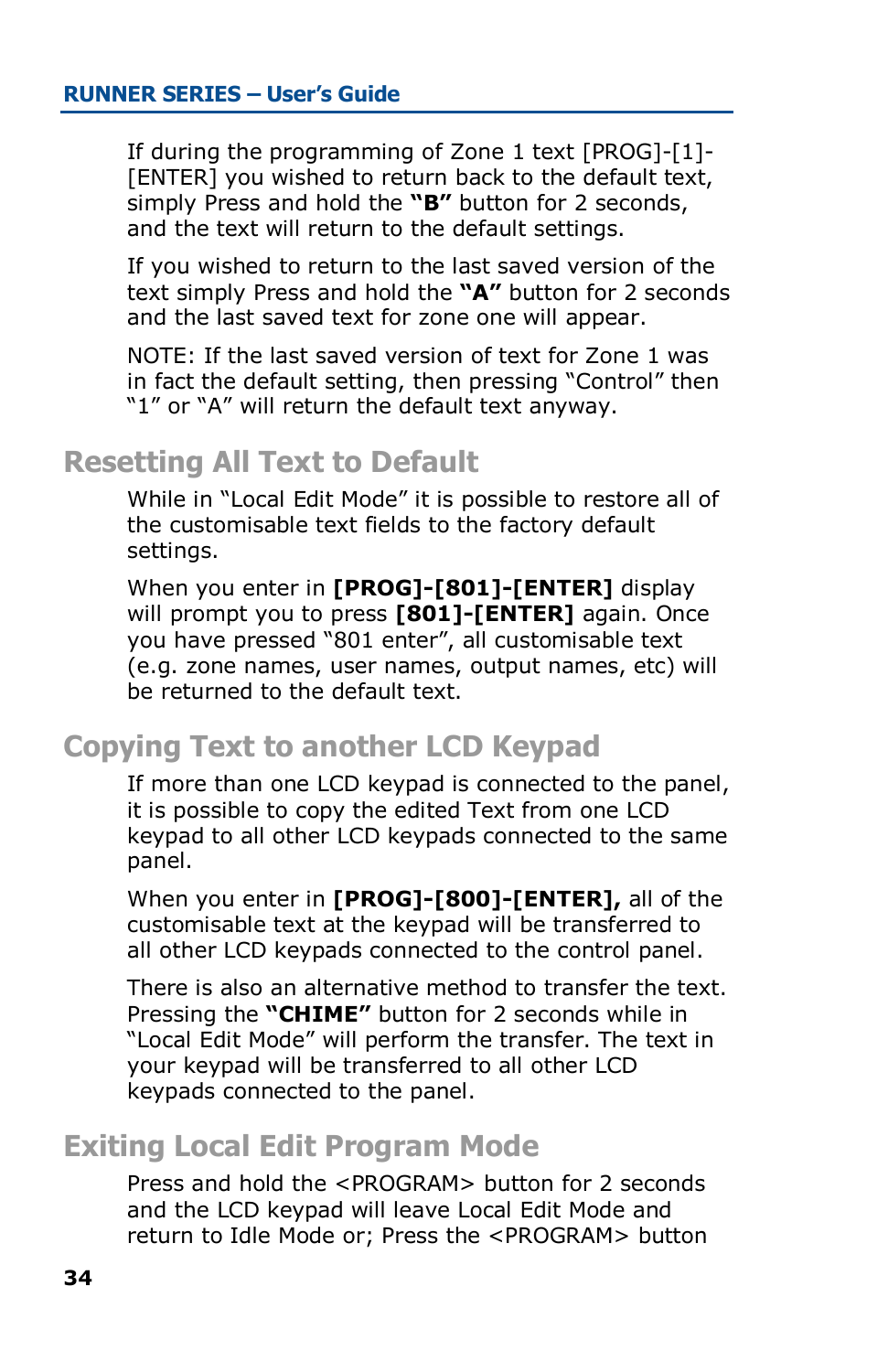repeatedly until the display reads "Exit Programming", then press the <ENTER> button to exit program mode.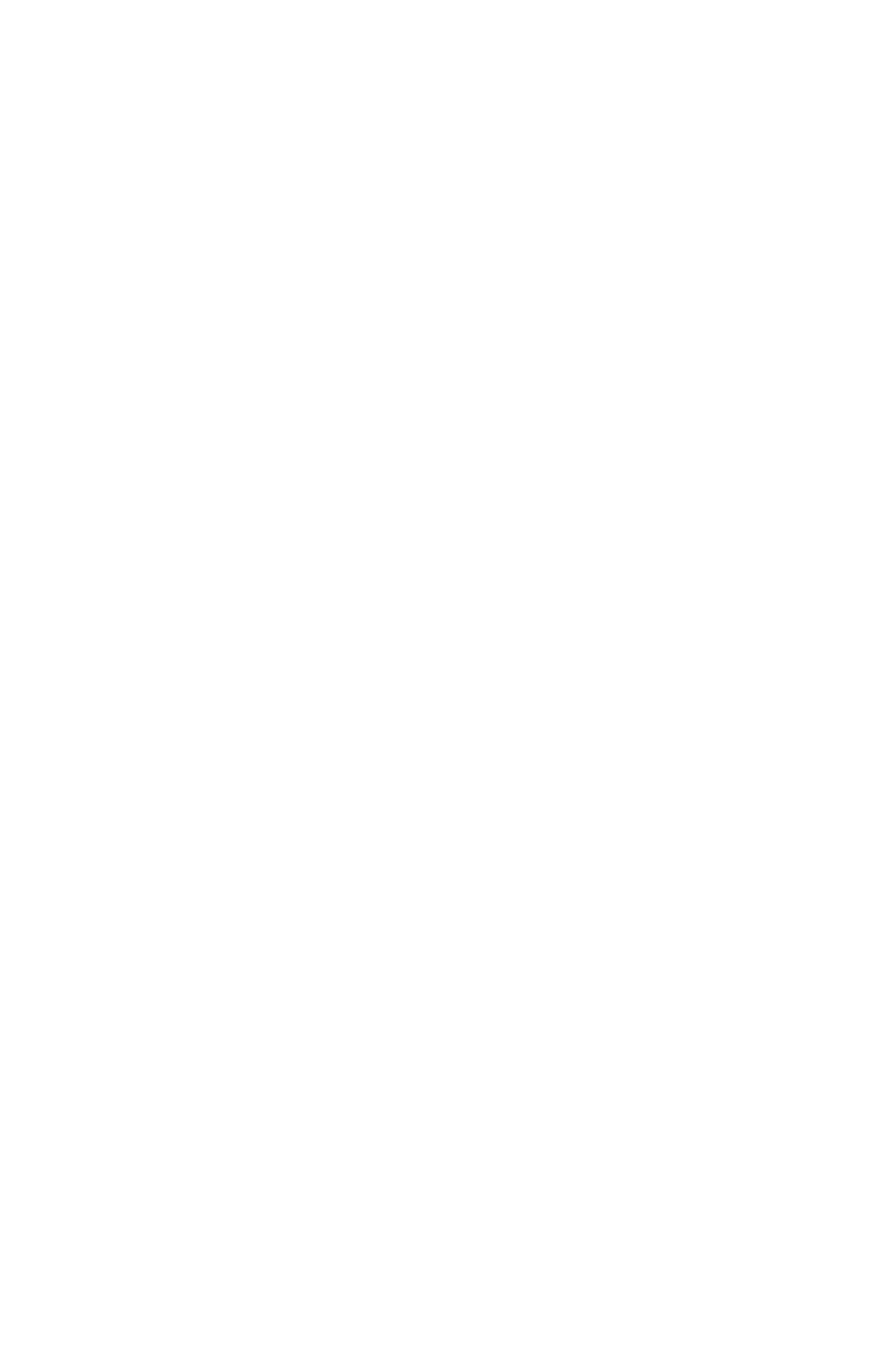| <b>User</b>     | <b>Name</b> | <b>User</b>    | <b>Name</b> | Zone                    | <b>Zone Name</b> |
|-----------------|-------------|----------------|-------------|-------------------------|------------------|
| $\mathbf{1}$    |             | 41             |             | $\mathbf{1}$            |                  |
| $\overline{2}$  |             | 42             |             | $\overline{2}$          |                  |
| $\overline{3}$  |             | 43             |             | 3                       |                  |
| $\overline{4}$  |             | 44             |             | $\overline{\mathbf{4}}$ |                  |
| $\overline{5}$  |             | 45             |             | 5                       |                  |
| $6 \overline{}$ |             | $\frac{46}{5}$ |             | 6                       |                  |
| $\overline{7}$  |             | 47             |             | $\overline{7}$          |                  |
| 8               |             | 48             |             | 8                       |                  |
| 9               |             | 49             |             | 9                       |                  |
| 10              |             | 50             |             | 10                      |                  |
| 11              |             | 51             |             | 11                      |                  |
| 12              |             | 52             |             | 12                      |                  |
| 13              |             | 53             |             | 13                      |                  |
| 14              |             | 54             |             | 14                      |                  |
| 15              |             | 55             |             | 15                      |                  |
| 16              |             | 56             |             | 16                      |                  |
| 17              |             | 57             |             |                         |                  |
| 18              |             | 58             |             |                         |                  |
| 19              |             | 59             |             |                         |                  |
| 20              |             | 60             |             | Out                     | Device           |
| 21              |             | 61             |             | $\mathbf 1$             |                  |
| 22              |             | 62             |             | $\overline{2}$          |                  |
| 23              |             | 63             |             | 3                       |                  |
| 24              |             | 64             |             | $\overline{\mathbf{4}}$ |                  |
| 25              |             | 65             |             | 5                       |                  |
| 26              |             | 66             |             | $6 \overline{}$         |                  |
| 27              |             | 67             |             | $\overline{7}$          |                  |
| 28              |             | 68             |             | 8                       |                  |
| 29              |             | 69             |             |                         |                  |
| 30              |             | 70             |             |                         |                  |
| 31              |             | 71             |             |                         |                  |
| 32              |             | 72             |             |                         |                  |
| 33              |             | 73             |             |                         |                  |

Use the following form to record your changes and customizations.